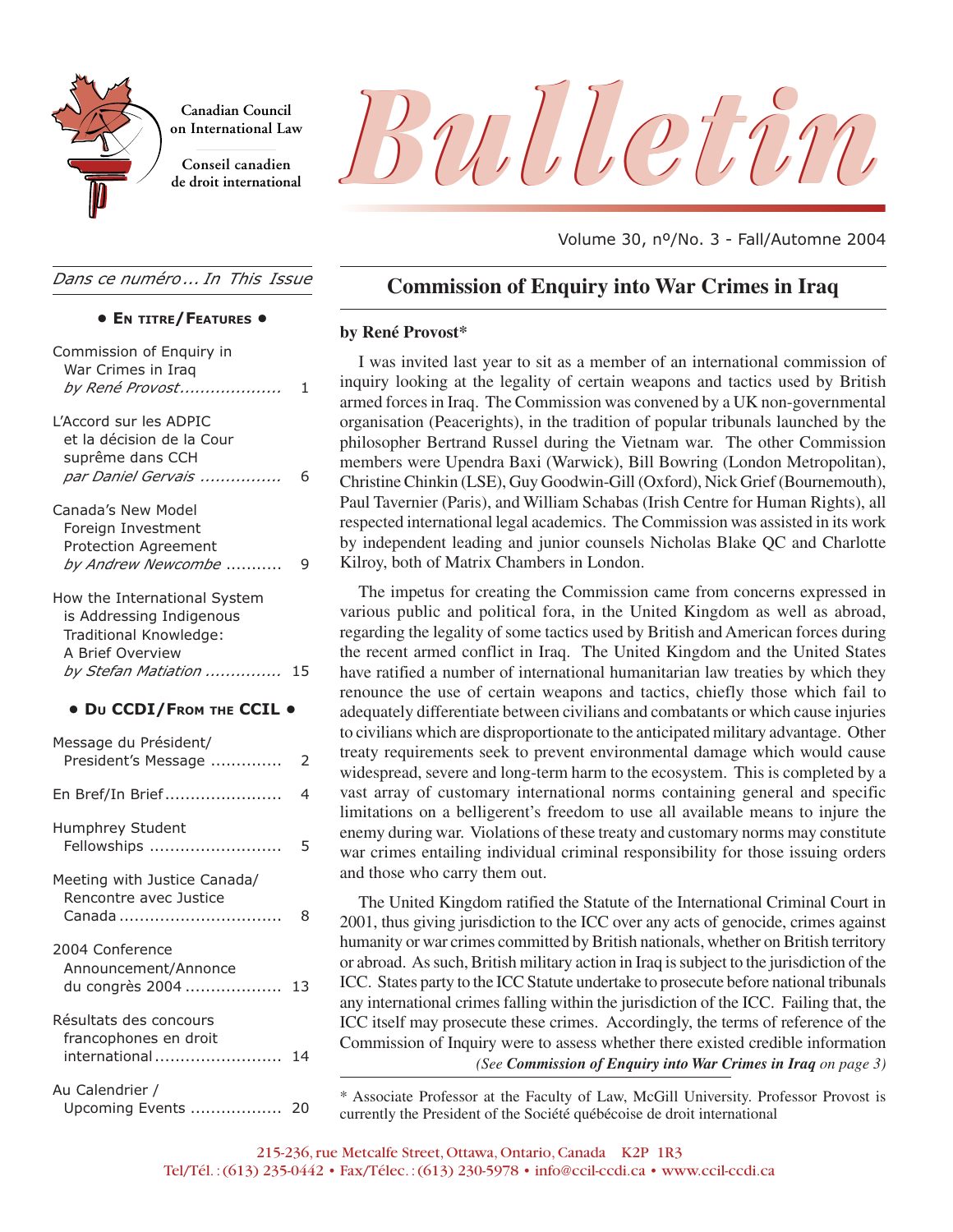#### Fall/automne 2004

As we leave the days of summer behind and turn towards the challenges of yet another "busy season", the Council's annual fall conference looms as a familiar and welcome

reference point for those whose studies, careers or interests draw them into the orbit of the sometimes intractable but always fascinating world of international law.

Depuis longtemps, le congrès annuel est à mes yeux une des activités clés de l'automne. C'est un moment stimulant d'échanges et de réflexion sur les nouveautés dans son ou ses domaines d'intérêts, un temps d'ouverture sur des sujets qui autrement pourraient échapper à notre attention en cette ère de spécialisation croissante. C'est surtout une chance inouïe de renouer avec les collègues ou de bâtir des liens avec des gens venant de partout au Canada et

ailleurs dans le monde. Mon expérience révèle que le Conseil répond fidèlement à chacune des attentes précitées, et davantage encore, lors de son congrès annuel de l'automne.

Not that this year's conference programme can be considered routine! As I noted in my spring message, conference co-chairs Don McRae and John Hannaford have crafted a varied and exciting programme exploring the timely theme "Legitimacy and Accountability in International Law". You will find further details of the programme elsewhere in this mailing and on the Council's website (www.ccil-ccdi.ca), but among the highlights are keynote speaker Thomas Franck, who will address the topic "Legitimacy After Kosovo and Iraq"; and a host of other high-profile speakers, including Alan Rock, Margaret MacMillan, Yves Fortier, Jonathan Fried, John Jackson, Michael Byers, Jeffrey Simpson and Maude Barlow, to name but a few. This will be a high-profile event, so be sure to mark October 14-16 in your calendars now and take a moment to fill out and return the enclosed conference registration form.

J'aimerais souligner un point particulièrement important qui fera l'objet d'étude lors du congrès de cette année. Je fais référence ici à la révision du programme de recherche du Conseil, annoncée dans le Bulletin de l'hiver 2004. Les membres se souviennent nul doute, qu'à la demande de l'exécutif, Don Fleming, membre du conseil d'administration, a gentiment accepté de mener une consultation dans ce dossier et de préparer un rapport sur l'orientation future de la recherche entreprise sous l'égide

### **President's Message du président du mésure du président du mésure du président du mésure du président du mésure du président du mésure du mésure du mésure du mésure du mésure du mésure du mésure du mésure du mésure du més**

du Conseil. Don a déjà invité les membres à lui transmettre leurs commentaires et leurs idées sur le sujet. En outre, un petit-déjeuner de travail libre est prévu lors du congrès de l'automne afin de débattre la question plus longuement. À mon avis, aucun sujet n'est aussi important dans l'avenir

que le rôle central que peut jouer le Conseil au Canada dans la promotion et le développement du droit international. J'encouragerais les membres à fait connaître leurs idées sur le sujet directement à Don (dfleming@unb.ca) et à participer au petit-déjeuner de travail précité organisé lors du congrès.

It occurs to me as I write that this will be my last "president's message", as my mandate will expire at the Annual General Meeting held at the close of this fall's conference. In my first such message nearly two years ago, I underlined how much I was looking forward

to working with all of you to advance the work and profile of the Council, and to that end I invited your active participation in the Council's activities. Your response was enthusiastic and humbling. The strength of the Council indeed lies in the energy and commitment of its diverse and ever-growing membership and it has been a privilege to assist in channelling both. I have also had the indispensable benefit of the immense talent and inexhaustible dedication of a very hardworking Executive, Board and Executive Director, with whom it has been a privilege and honour to serve.

En terminant, je vous annonce à regret que Hugh Adsett, du ministère des Affaires étrangères Canada, a remis sa démission en tant que membre de l'exécutif, après une période trop courte de services très dynamiques au sein du Conseil. Nous lui sommes très reconnaissants pour ses nombreuses contributions et nous espérons qu'il joindra de nouveau nos rangs dès que les pérégrinations imposées par ses affectations à l'étranger le lui permettront! Tout nuage, cependant, cache un coin de soleil. Nous sommes heureux de souhaiter la bienvenue à Valerie Oosterveld, également du ministère des Affaires étrangères Canada, qui nous revient comme membre de l'exécutif après une période d'absence. C'est un plaisir de t'accueillir de nouveau dans l'équipe, Val!

Do plan to join us for an enjoyable and intellectually stimulating autumn weekend in the nation's capital on October 14-16. I look forward to seeing all of you there. ∢

> **John H. Currie** President/Président

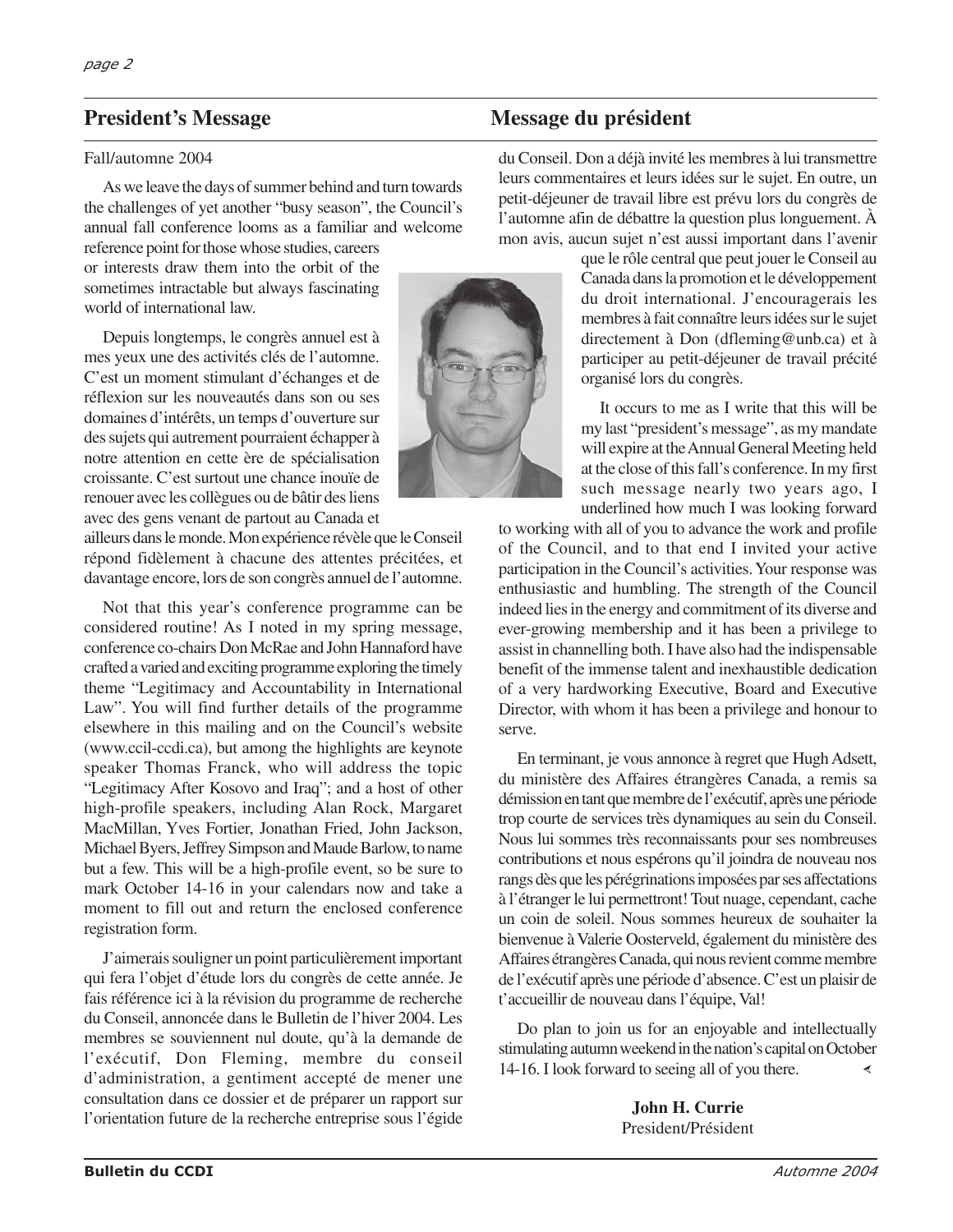### **Commission of Enquiry into War Crimes in Iraq**

#### *(continued from page 1 - suite de page 1)*

reasonably suggesting that violations of the ICC Statute may have occurred in Iraq. The findings of the Commission were directed both to the British Attorney General and the Prosecutor of the ICC.

In the fall of 2003, the Commission was presented with extensive documentary evidence touching on the behaviour of British forces in Iraq and the impact of various weapons and tactics on the civilian population, civilian infrastructures, and the natural environment. The Commission's leading and junior counsels prepared a detailed brief on several legal questions lying at the heart of the inquiry's focus. In November 2003, hearings were held before a large audience at the London School of Economics to hear testimonies from independent observers in Iraq and expert witnesses, including weapons experts. The witnesses, under examination by the Commission counsels and members, testified in particular on the bombing patterns of Iraqi cities by Coalition forces, the impact on the ground of the use of certain weapons, and the technical qualities of several types of ordinance used by British forces in Iraq.

The Commission deliberated in London and a report was drafted collectively by the members of the Commission in the following months. The findings of the Commission touch on six main issues, namely the threshold for investigation by the ICC Prosecutor, specific requirements of war crimes as defined in Article 8 of the ICC Statute, issues of individual criminal responsibility, military objectives and the proportionate use of force, duties of an occupying power, and the rationale for investigation by the ICC Prosecutor.

Most critically, the Commission concludes that the use of cluster weapons in urban areas by British forces does meet the threshold for investigation by the ICC Prosecutor. Two particular features of cluster weapons make their use in urban setting of dubious legality. The first is the inaccurate nature of the weapons, comprised of a large container that opens at a variable altitude to scatter dozens to hundreds of unguided bomblets equipped with small parachutes, which then can be carried up to three kilometres away by the wind. Secondly, cluster weapons suffer from a relatively high rate of 'duds', unexploded bomblets which thereafter pose a great risk to civilians, especially children, when the weapon is used in an urban setting. The Commission was critical in this respect of the conclusion of *non-liquet* arrived at by the committee

established by the ICTY Prosecutor to review the NATO bombing campaign over Yugoslavia.

One complex legal issue which the Commission had to contend with was the fact that the vast majority of military operations in Iraq had been carried out by US forces or under US command. Given that neither the United States nor Iraq has ratified the ICC Statute, the Commission necessarily had to restrict its recommendations to acts for which UK nationals could be found responsible. The Commission concluded that, above and beyond attacks carried out directly by British forces, UK nationals could be held criminally responsible if they had authorised support for US operations in breach of international law. Thus it was disclosed before a British parliamentary committee that UK authorities validated all targets attacked from British platforms (e.g. airbases), even when the mission was carried out by American planes. More broadly, the Commission noted that the concept of 'joint criminal enterprise' had become an important tool in the repression of international crimes since the *Tadic* decision of the ICTY in 1999. Contrasting the NATO military intervention in Kosovo and the conflict in Iraq, the Commission found that the latter could *prima facie* be labelled an aggression, a crime under customary international law since at least the judgment of the Nuremberg tribunal. Adding a new element to the concept of joint criminal enterprise, the Commission concluded that the ICC's lack of jurisdiction over this crime did not detract from the criminal nature of the enterprise, thus potentially making UK authorities liable for any international crimes committed by US forces in Iraq. The tragic events at Abu Ghraib, made public after this report was issued, underscore the fact that this is more than an abstract possibility.

On the other hand, the Commission did not find that the threshold for investigation by the ICC Prosecutor seemed to have been met regarding the use of depleted uranium ammunition, attacks against media outlets, and the duties of an occupying force.

The executive summary of the Commission's findings was released in the UK House of Commons and at the United Nations Secretariat in New York in January 2004. In March 2004, the full report was communicated to the UK Attorney General and ICC Prosecutor, who indicated that they would study it closely. The Commission's report attracted extensive media attention across the world, including in several Canadian media outlets.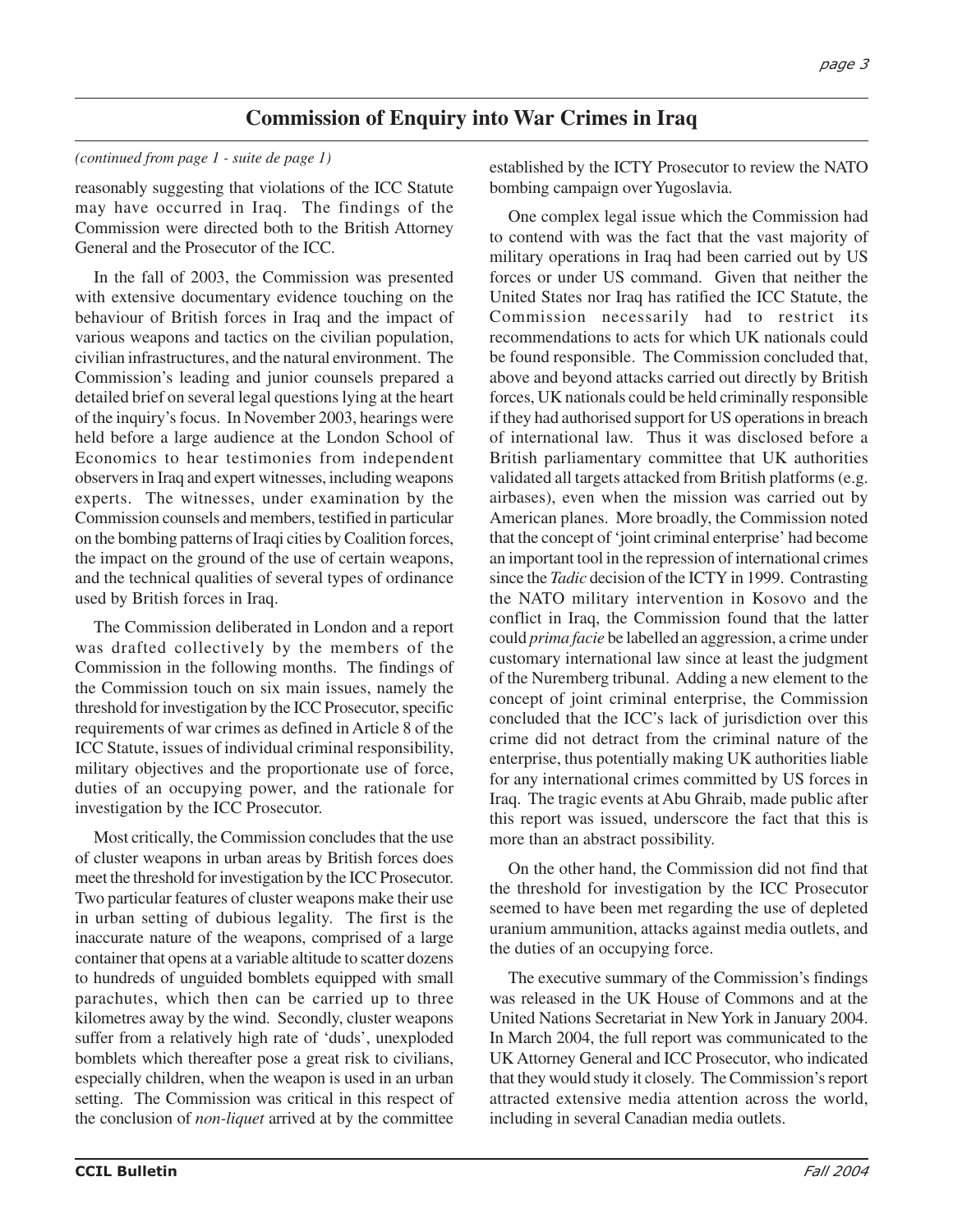Investigations by this type of 'popular tribunal' of course beg the question of the usefulness and legitimacy of such an exercise. Starting with the latter, the kinds of crimes which fall within the jurisdiction of the ICC genocide, crimes against humanity, and war crimes correspond to obligations *erga omnes*, compliance with which the international community as a whole has an interest. Leaving aside an overly reductionist vision of the international community as comprising solely of states, it is difficult to deny that individuals and NGOs have an important role to play in the marshalling of forces needed to endow international law with sufficient compliance pull to affect behaviour on the ground. Beyond the political debates surrounding the creation of the ICC, important as they may be, we must not forget that international criminal law emerged out of lessons painfully learned about man's inhumanity to man. As powerfully put by Elie Wiesel, "the opposite of love is not hate, it is indifference". These are thus issues in which everyone can be said to have a legitimate interest, from a legal as well as moral point of view. What remains to validate the next step of acting as a popular tribunal is that its members attempt to assess fairly both the evidence presented to them and applicable norms of international law. Turning to the usefulness of such an exercise, it should be clear that it cannot simply be measured by whether the UK Attorney General or the ICC Prosecutor investigate and prosecute anyone on the basis of this report. The creation of formal enforcement institutions such as the ICC (and ICTY, ICTR, Sierra Leone Special Court) should not detract from a pluralist vision of international law which sees norms as existing and developing beyond formal structures such as tribunals. A report like this one can be said to be useful if it contributes to debates within the academic, political and military communities as to the lawfulness of a given weapon or tactic, and more broadly to public awareness about the human cost of war.

The full report is available on the McGill Faculty of Law website at <www.law.mcgill.ca/news>. ∢

### **En Bref In Brief**

### **Four new judges named to join UN war crimes tribunal for Rwanda**

Secretary-General Kofi Annan has appointed four temporary judges to the UN war crimes tribunal for Rwanda to help the court deal with its workload. The ICTR has the power to appoint up to nine temporary judges to help it meet its timetable to finish all trials at the first instance by 2008 and all of its work by 2010. With these new appointments, the court has filled that quota.

Judge Taghreed Hikmat, who has served on Jordan's High Criminal Court since last year, became the first female judge in her country in 1996. Judge Karin Hökborg has been Vice President of Chamber in Sweden's Court of Appeal since 1997 and has also worked in her country's ministries of Foreign Affairs and Justice. Judge Gberdao Gustave Kam is Burkina Faso's National Coordinator of the Democracy, Rule of Law and Good Governance Support and has previously been President of two regional courts and a public prosecutor. Judge Seon Ki Park opened his own law firm in Seoul and has previously held senior legal positions in the Republic of Korea's Army and Ministry of National Defence.

As of August 30th, the Tribunal had 20 suspects on trial and another 22 detainees awaiting trial. On  $20<sup>th</sup>$  of September, it will begin trying the cases of Father Athanase Seromba, a Catholic priest at the parish of Nyange, and of Augustin Ndindiliyimana, a former Chief of Staff of the Gendarmerie nationale, and other charged along with him. Source <http://www.un.org./News>.

### **Fijian human rights expert named UN monitor of commercial security consultants**

On 20 August 2004, the United Nations announced the appointment of Shaista Shameem, a legal expert from Fiji, as its new Special Rapporteur on the use of mercenaries as a means of impending the exercise of the right of people to self-determination.

Ms. Shameem currently serves as the Director of the Fiji Human Rights Commission. She has worked extensively as a journalist in her country, as a sociology lecturer at the University of Waikaton in New Zealand and as a solicitor and barrister.

She is mandated to consult with States and interested organizations in gathering information on how the right to self-determination is being affected by the activities of private companies offering military assistance, consultancy and security services on the international market. Ms Shameem will annually present public reports to the UN Commission on Human Rights and General Assembly. Source: http://www.un.org/News.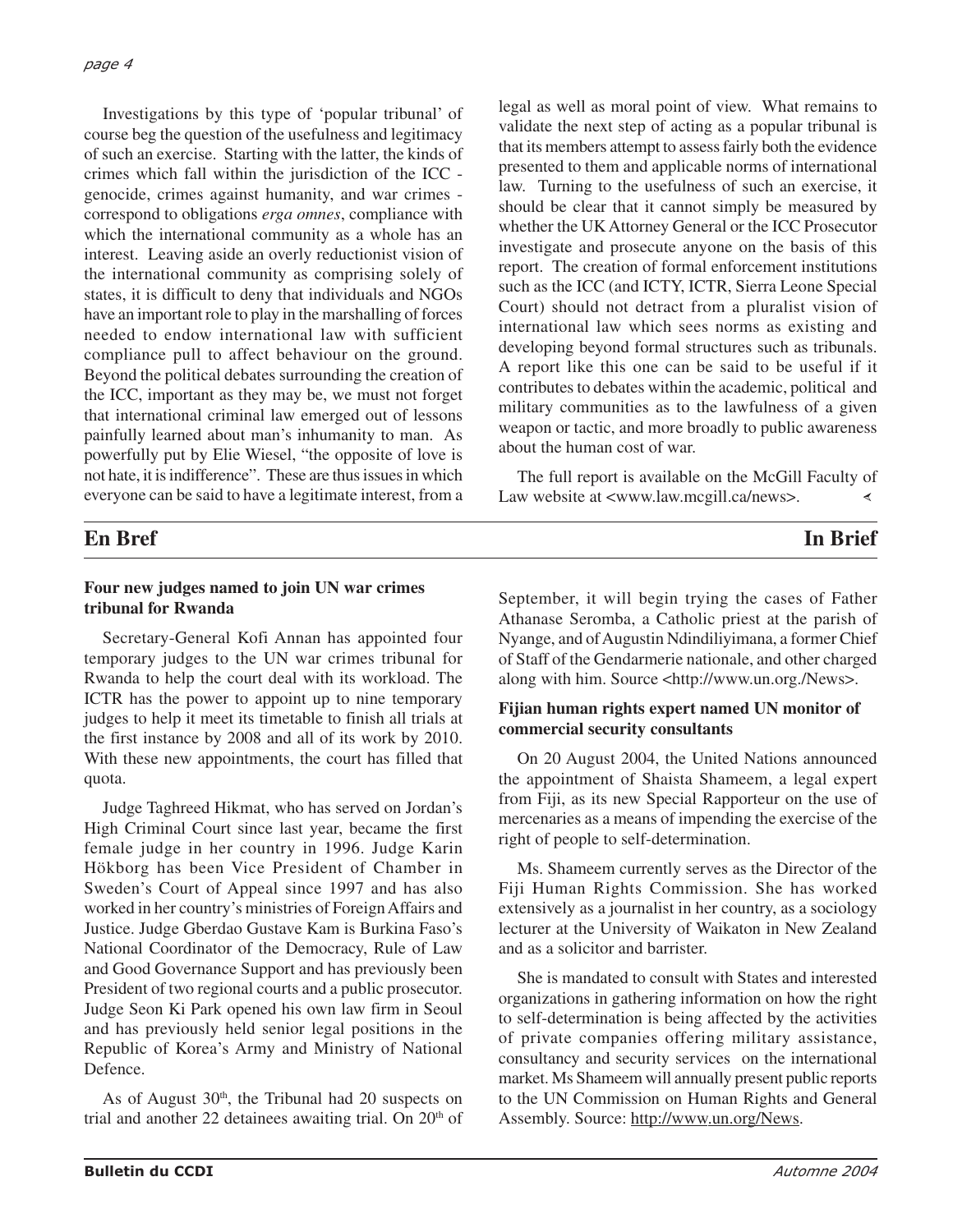### **Launch of the Humphrey Student Fellowships in International Human Rights Law and Organization**

The Canadian Council on International Law is delighted to announce its new student scholarship programme, the John Peters Humphrey Student Fellowships in International Human Rights Law and Organization. Applications will be invited this fall and winter for the first round of awards to be taken up in the 2005-2006 academic year.

This new scholarship programme is the result of a very generous gift made to the Council by the late John Peters Humphrey. With this gift, the late Professor Humphrey wished to enable the Council to pursue three objectives: (1) to establish a scholarship programme to encourage young scholars to pursue advanced studies in international human rights law and organization; (2) to support the general activities of the Council; and (3) in the longer term, to establish a visiting professorship in public international law to be awarded from time to time to outstanding scholars, officials, or practitioners residing outside Canada in order to allow them to reside at a Canadian university for a full academic session.

The majority of this gift was received by the Council in 2003. With the gift, the Council has established the John Peters Humphrey Canadian Council on International Law Fund and has seen to the sound investment of the Fund. This fall's launch of the Humphrey Student Fellowships marks the first step in the implementation of Professor Humphrey's three-fold vision for the Fund.

Graduating or graduate law students in Canadian law faculties will be eligible to apply for the Humphrey Student Fellowships. The Fellowships will be awarded to outstanding students in order to permit them to undertake or pursue graduate studies in international human rights law and organization. While the precise number of Fellowships and their amounts remain to be determined, they are expected to be major awards facilitating graduate study at leading graduate institutions in Canada or worldwide. While initial awards will be made to support a one-year period of study, applications for renewal of Fellowships may be submitted in subsequent years.

The late John Peters Humphrey was a great among Canada's many great international lawyers. He was a renowned professor of international law, with a particular interest in international human rights law, at McGill University's Faculty of Law. In 1946, he was appointed the first Director of the Human Rights Division in the United Nations Secretariat and in that capacity was the principal drafter of the Universal Declaration of Human Rights. In his 20 years of service with the UN, he was instrumental in efforts to promote wide ratification of the major international human rights instruments. In 1974 he was made an Officer of the Order of Canada «in recognition of his contributions to legal scholarship and his world-wide reputation in the field of human rights», and in 1988 was awarded the UN's Human Rights Award. The late John Peters Humphrey died in 1995 at the age of 89, having devoted his life to the promotion of universal respect for human rights. Through his very generous gift, that devotion lives on.

Further details as to eligibility criteria and application procedures for the John Peters Humphrey Student Fellowships in International Human Rights Law and Organization will be announced throughout the fall, and will be available from the Council's office or on the Council's website (ccil-ccdi.ca).  $\prec$ 

### **Lancement du programme de bourses d'études John Peters Humphrey**

Cet automne, le Conseil lance son nouveau programme de bourses d'études John Peter Humphrey. Ces bourses d'études permettront à des étudiantes et étudiants en droit de poursuivre des études de 2e ou 3e cycle en droit international de la personne et des organisations internationales, grâce

à un très généreux don de la part de feu John Peters Humphrey. De plus amples renseignements sur les critères d'admissibilité et les modalités de mise en candidature seront annoncés au cours de l'automne par le Conseil. Consultez aussi le site internet du Conseil (ccil-ccdi.ca). $\prec$ 

September 1, 2004

John H. Currie Faculty of Law, University of Ottawa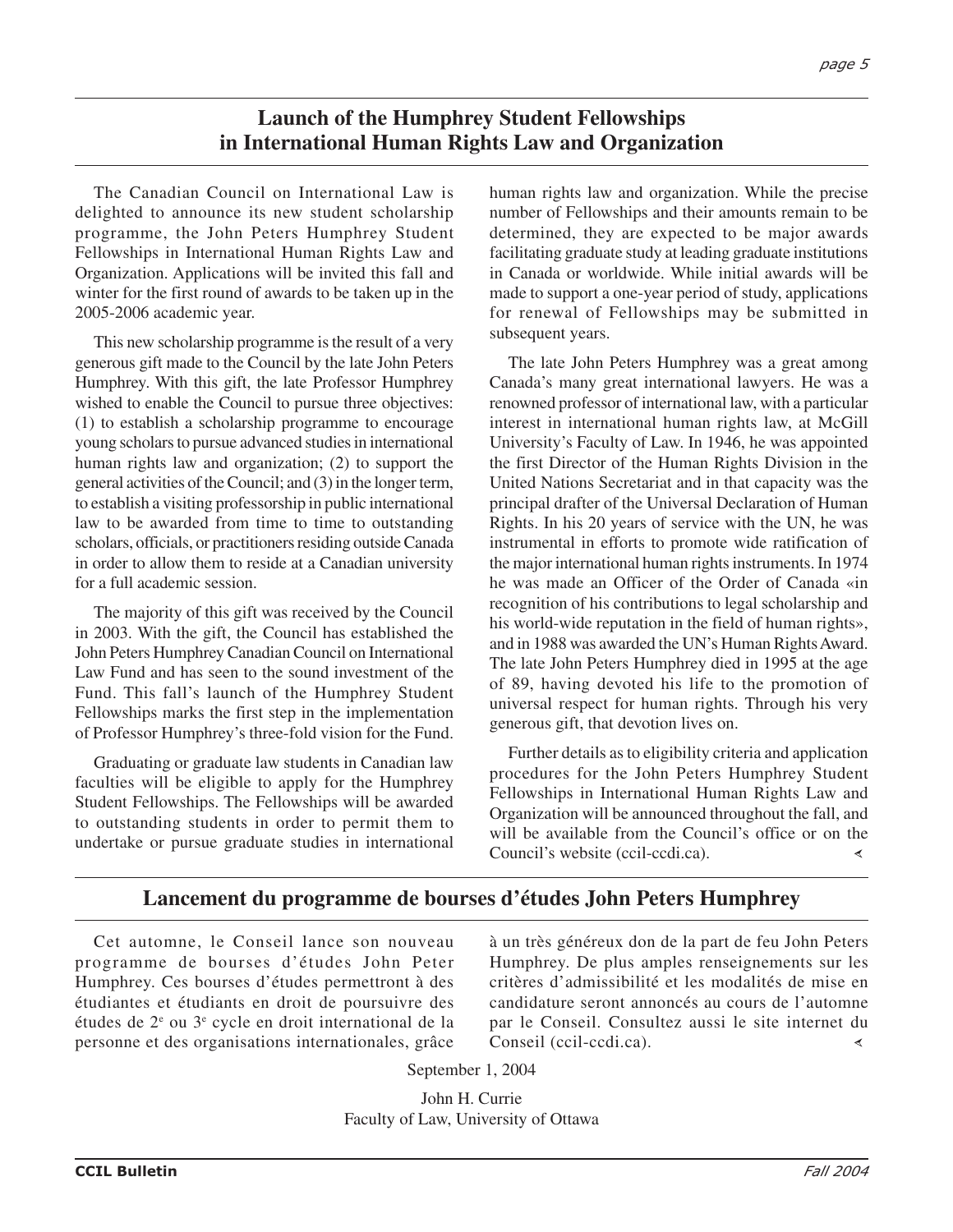### **L'Accord sur les ADPIC et la décision de la Cour suprême dans** *CCH*

#### **par Daniel Gervais\***

La décision unanime de la Cour suprême du Canada dans l'affaire *CCH c. Barreau du Haut Canada* (ci-après «  $CCH$  »)<sup>1</sup> rendue en mars 2004 marque d'une pierre blanche l'évolution du droit d'auteur au Canada. Rappelons brièvement les faits. Des éditeurs de textes de lois, de jurisprudence et de traités de droit poursuivaient le Barreau de l'Ontario2 parce que celuici mettait des photocopieurs à la disposition des usagers de sa « Grande Bibliothèque ». En outre, sur demande d'un avocat, le Barreau photocopiait et faisait parvenir (par fax ou courrier) une copie de décisions, textes de doctrine, articles ou autres. Une des questions soumises à la Cour était de savoir si les photocopies faites par le Barreau et expédiées à des avocats ou les copies faites directement par les usagers de la Grande Bibliothèque constituent des violations du droit de reproduction. Question subsidiaire : s'il y a violation, l'exception dite d'« utilisation équitable » aux fins « d'étude privée ou de recherche » prévue à l'article 29 de la *Loi sur le droit d'auteur3* s'applique-t-elle en l'espèce? La Cour a considéré que toutes les copies faites, que ce soit par le Barreau ou par les usagers, et même avec but lucratif car les avocats facturent leurs clients (à profit) pour ces copies—étaient permises sans autorisation ni rémunération par l'article 29.

Or, du point de vue du droit international, toute  $e$ xception aux droits exclusifs des auteurs<sup>4</sup> dans les lois nationales doit pouvoir passer le filtre du « test en trois étapes » prévus à l'article 13 de *l'Accord sur les ADPIC (TRIPS)*, administré par l'Organisation Mondiale du Commerce (OMC)5 . Les États membres de l'OMC qui ne respectent pas les dispositions de *l'Accord sur les ADPIC* doivent se soumettre sur demande d'un autre État membre au mécanisme de règlement des différends, dont les décisions sont obligatoires. Le Canada a déjà

dû modifier par deux fois sa *Loi sur les brevets* suite à des décisions de l'OMC appliquant l'*Accord sur les ADPIC*<sup>6</sup> .

L'article 13 de cet Accord se lit comme suit :

*« Les Membres restreindront les limitations des droits exclusifs ou exceptions à ces droits à certains cas spéciaux qui ne portent pas atteinte à l'exploitation normale de l'oeuvre ni ne causent un préjudice injustifié aux intérêts légitimes du détenteur du droit. »*

Pour déterminer si une exception au droit d'auteur est admissible, il faut donc impérativement considérer ce qui constitue une « exploitation normale », y compris à mon avis l'existence de mécanismes d'autorisation. Sans entrer dans les détails, il faut savoir que cet article 13 a été mis à l'épreuve du mécanisme de règlement des différends de l'OMC dans une affaire opposant les États-Unis et l'Union européenne au sujet d'une exception dans la loi états-unienne permettant à la plupart des bars, hôtels, restaurants et supermarchés du pays de ne pas payer de redevances aux sociétés d'auteurs administrant le droit d'exécution publique de la musique (p. ex. la SOCAN au Canada). Dans sa décision<sup>7</sup>, le groupe spécial (aussi appelé « panel ») de l'OMC a décidé qu'une atteinte à l'exploitation normale se mesurait par la perte (démontrable) de revenus.

Le groupe spécial explique ainsi sa décision sur ce point :

*« …l'expression 'exploitation normale' signifie à l'évidence un peu moins que le plein usage d'un droit exclusif. …il semble qu'une façon d'évaluer la connotation normative du terme exploitation normale consiste à examiner, outre celles qui génèrent actuellement des recettes significatives ou tangibles, les formes d'exploitation qui, avec un certain degré de probabilité et de plausibilité, pourraient revêtir une importance économique ou pratique considérable. …*

*Nous estimons qu'une exception ou limitation concernant un droit exclusif qui est prévue dans la*

*(Voir L'Accord sur les ADPC… en page 14)*

<sup>\*</sup> Professeur agrégé à la section de common law de la Faculté de droit de l'Université d'Ottawa

<sup>1</sup> *CCH Canadienne Ltée c. Barreau du Haut-Canada*, [2004] 1 R.C.S. 339.

<sup>2</sup> Officiellement, « Barreau du Haut-Canada ».

<sup>3</sup> L.R.C. 1985, c. C-42.

<sup>4</sup> Hormis certaines exceptions précises continues dans la Convention de Berne et dont il n'est pas nécessaire de faire état ici.

<sup>5</sup> Voir Mihály Ficsor, « Combien de quoi ? Les 'trois conditions cumulatives' et leur application dans deux affaires récentes de règlement de différends dans le cadre de l'OMC », (2002) 192 RIDA 111-251.

<sup>&</sup>lt;sup>6</sup> Voir Daniel Gervais. The TRIPS Agreement: Drafting History and Interpretation, 2nd ed. Londres: Sweet & Maxwell, 2003. <sup>7</sup> États-Unis - Article 110 5) de la Loi sur le droit d'auteur - Rapport du Groupe spécial, document OMC WT/DS160/R du 15.6.2000.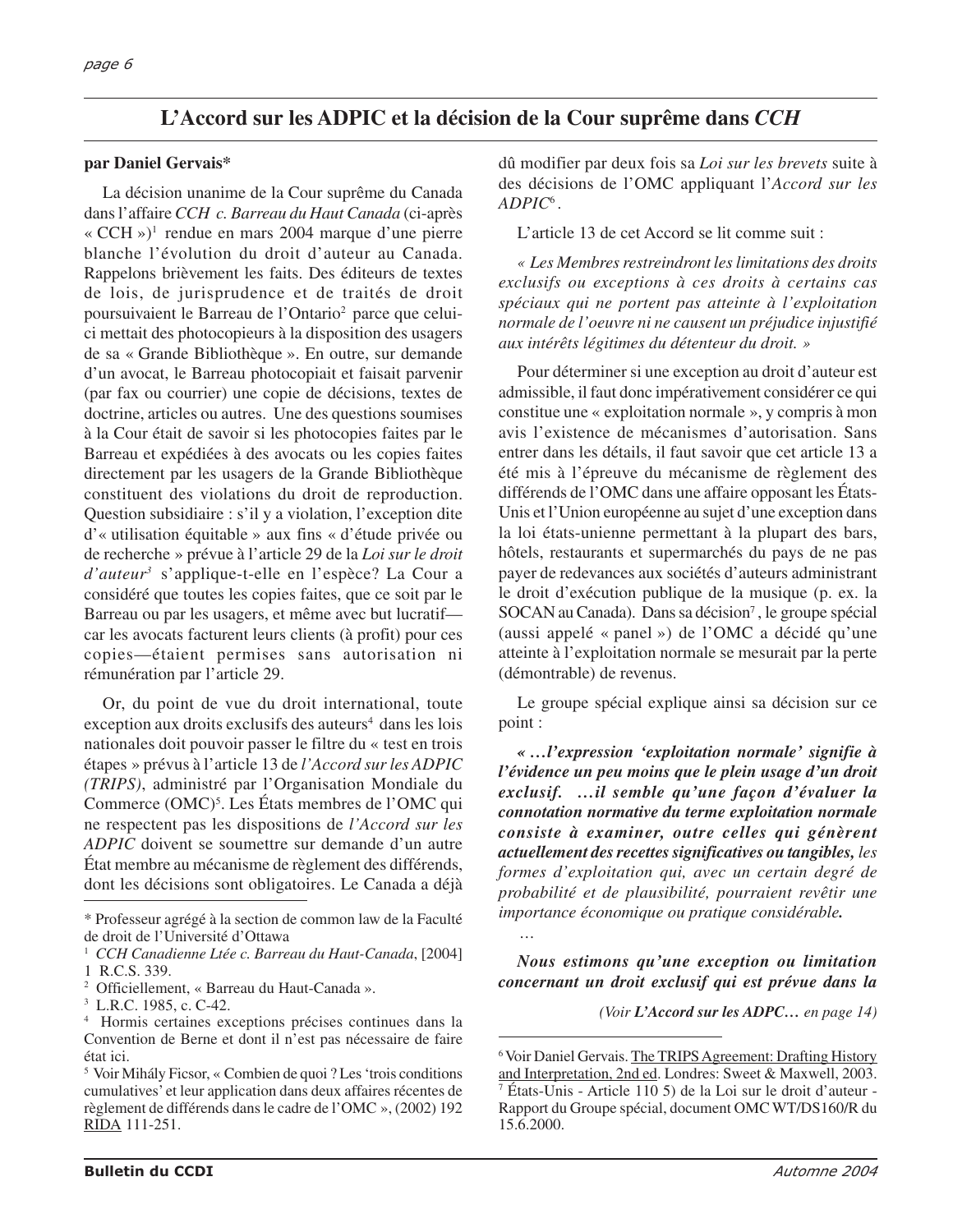# **2ND ANNUAL MEETING WITH DEPARTMENT OF JUSTICE OFFICIALS**

# **An Invitation to Professors of International Law:**

To coincide with the presence in Ottawa of many international law professors attending the CCIL conference, the Department of Justice is planning to hold its second annual meeting of Justice officials and Canadian academics working in the field of international law on October 14th, 2004 between 12:30 and 15:30.

Department of Justice officials will provide academic participants with an update and overview of the Department's key current activities in international law, including developments in such areas as general public international law, international criminal law, national security and privacy, war crimes and immigration law, international human rights law, international private law, international environmental law, and international trade law.

The purpose of this meeting is to discuss issues of common interest and continue to build and strengthen relations between government officials and academics working in the field of international law. The meeting will be held at the Department of Justice in Room 1021, East Memorial Building, 284 Wellington Street, Ottawa, from 12:30 - 3:30 - lunch will be served. As the room can only accommodate 50 persons, a maximum of two participants per law faculty can register. To register please contact Tania Nesrallah by phone ((613) 957-4922) or by email at tania.nesrallah@justice.gc.ca.

As a follow up to the meeting in October 2003, the Department of Justice has been working with the Law Commission of Canada and several academics to develop a collection of essays on the topic of the relationship between international and domestic law, with a view to publishing a report and holding a conference in 2005. A roundtable discussion of essay outlines will take place from 8:30 to 12:30 on the morning of October 14th, 2004 at the same location. If you wish to participate in this activity please contact Tania Nesrallah for additional information.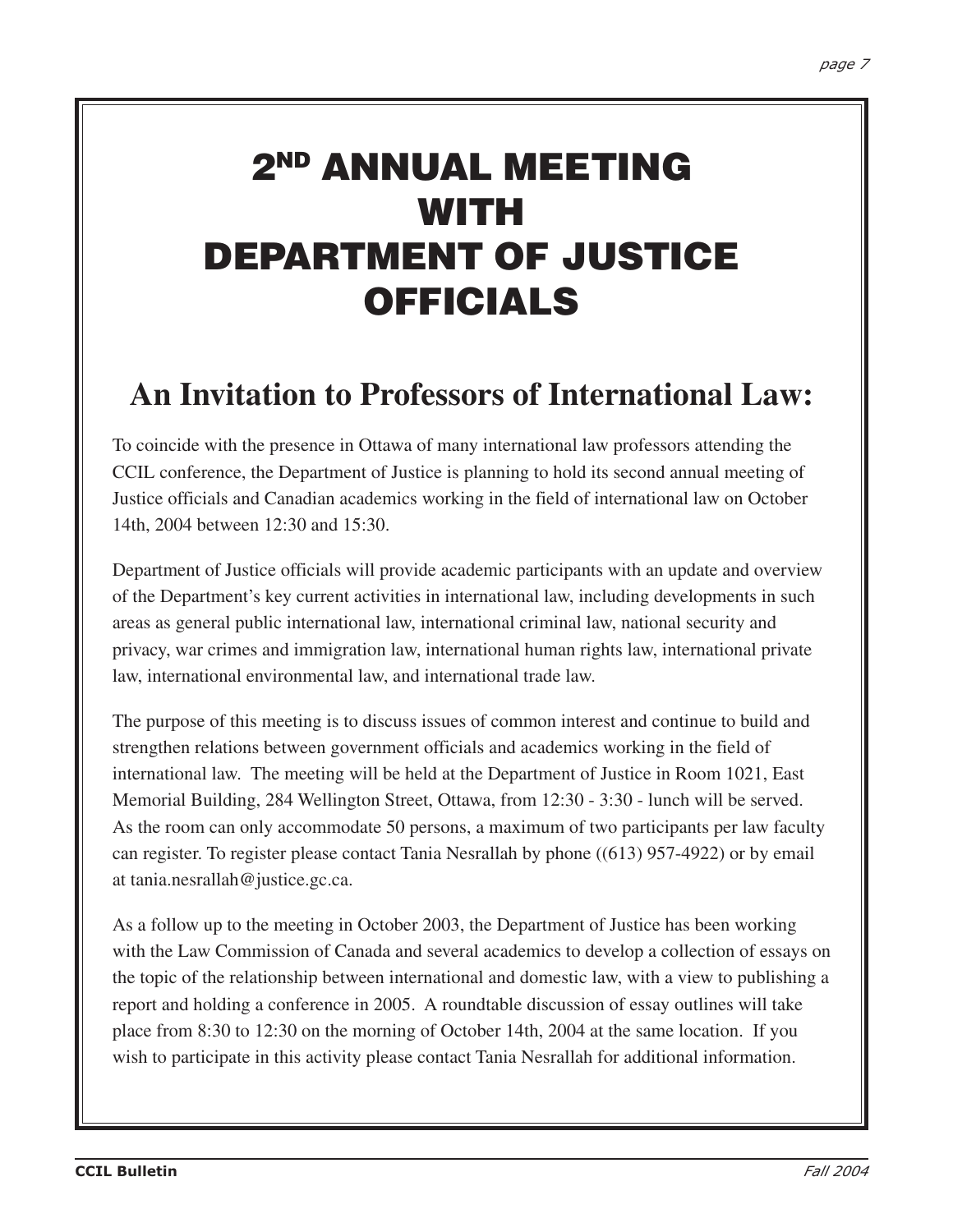# **2e RENCONTRE ANNUELLE AVEC LES FONCTIONNAIRES DU MINISTÈRE DE LA JUSTICE**

## **Une invitation lancée aux professeurs de droit international :**

Profitant de la présence à Ottawa de nombreux professeurs de droit international qui participent au congrès du CCDI, le ministère de la Justice prévoit tenir le 14 octobre 2004, de 12 h 30 à 15 h 30, sa deuxième rencontre annuelle entre ses fonctionnaires et des universitaires canadiens oeuvrant dans le domaine du droit international.

Les fonctionnaires du ministère de la Justice donneront aux universitaires un compte rendu et un aperçu des principales activités que le Ministère mène actuellement en droit international, notamment les progrès dans des domaines comme le droit international public général, le droit pénal international, la sécurité nationale et la protection des renseignements personnels, les crimes de guerre et le droit de l'immigration, le droit international en matière de droits de la personne, le droit international privé, le droit international de l'environnement, et le droit commercial international.

L'objet de cette réunion est de discuter de questions d'intérêt commun et de continuer à créer et à resserrer les liens entre les fonctionnaires du gouvernement et les universitaires oeuvrant dans le domaine du droit international. La rencontre aura lieu au ministère de la Justice dans la salle 1021 de l'Édifice commémoratif de l'Est, au 284, rue Wellington, à Ottawa, de 12 h 30 à 15 h 30 - un déjeuner y sera servi. Comme la salle peut accueillir seulement 50 personnes, un maximum de deux participants par faculté de droit peuvent s'inscrire. Pour vous inscrire, veuillez communiquer avec Tania Nesrallah par téléphone en composant le (613) 957-4922 ou par courriel à tania.nesrallah@justice.gc.ca .

Pour faire suite à la rencontre d'octobre 2003, le ministère de la Justice a travaillé en collaboration avec la Commission du droit du Canada et plusieurs universitaires à rassembler une série d'articles portant sur les liens entre le droit international et le droit interne, en vue de la publication d'un rapport et de la tenue d'une conférence en 2005. Une table ronde où seront discutées les grandes lignes des articles aura lieu le 14 octobre 2004, de 8 h 30 à 12 h 30, au même endroit. Si vous désirez participer à cette activité, veuillez communiquer avec Tania Nesrallah pour obtenir de plus amples renseignements.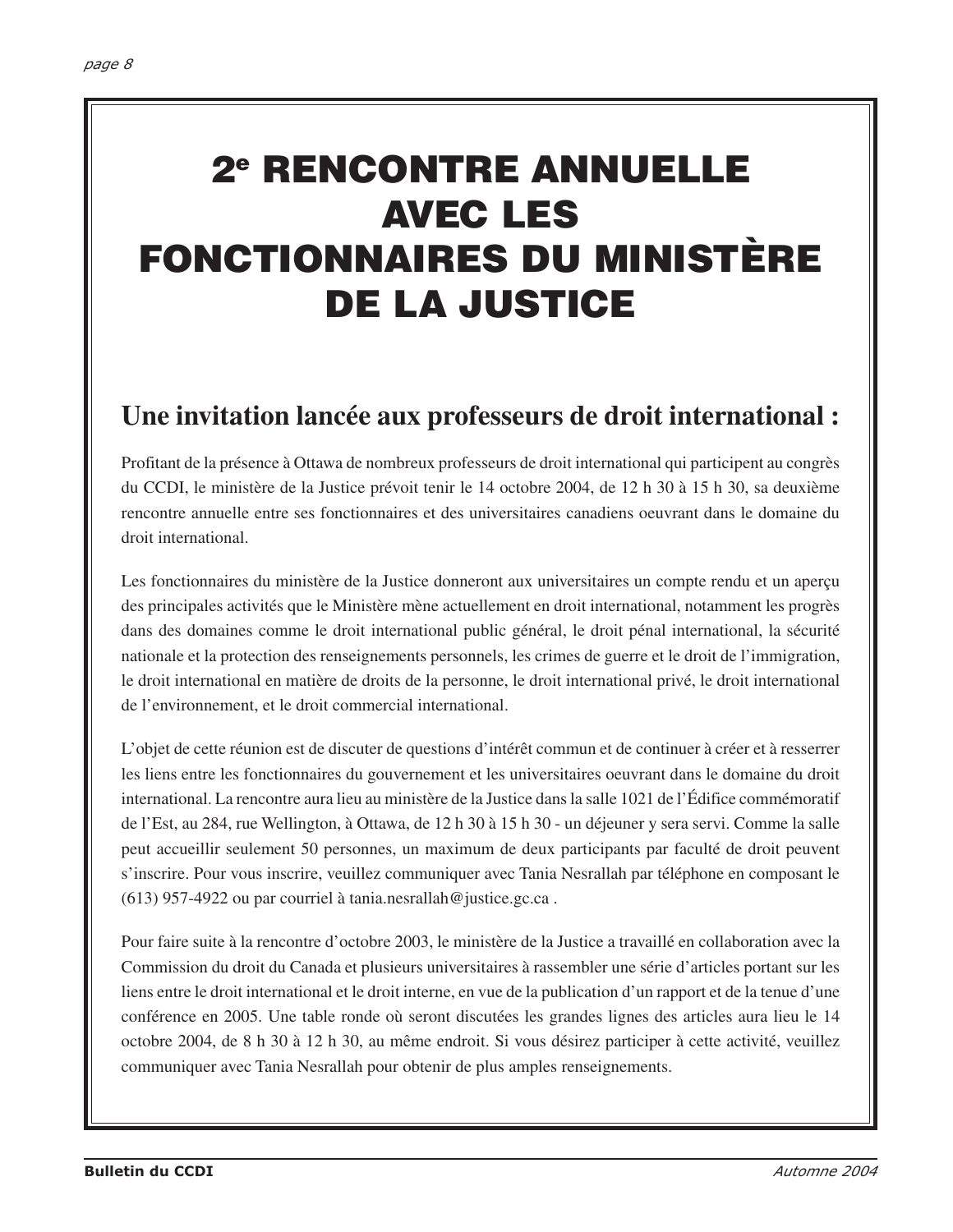### **Canada's New Model Foreign Investment Protection Agreement**

### **By Andrew Newcombe\***

#### **1. Introduction**

Canada has released a new model Foreign Investment Protection Agreement (FIPA) - the Canadian equivalent of a bilateral investment treaty (BIT). The new model FIPA builds on the investment chapter in the North American Free Trade Agreement (NAFTA) and Canada's «growing experience» with investment arbitrations under NAFTA. Canada's stated objectives in redrafting its model FIPA were to clarify substantive investment obligations and to maximize transparency and efficiency in the dispute settlement process. This article briefly reviews and comments on the innovations in the new Canadian model FIPA.

#### **2. Canada's investment treaty practice to date**

Canada has signed 23 BITs since 1989, when it first began negotiating investment treaties. Five of these BITs were concluded before 1995 and are based on the OECD model. The remaining 18 are based on NAFTA Chapter 11.

Canada's direct experience with arbitration under investment treaties has been as a respondent in four NAFTA Chapter 11 arbitrations: *Ethyl, Pope & Talbot, S.D. Myers* and *UPS*. 1 *Ethyl* was settled after an award on jurisdiction. The *Pope & Talbot* and *S.D. Myers* arbitrations resulted in awards of damages against Canada. There has been a jurisdictional award in the *UPS* claim, which is now proceeding on its merits. In addition, Canada's application for judicial review of the *S.D. Myers* award was dismissed by the Federal Court in January 2004. Finally, Canada has been an active participant in other NAFTA investment treaty arbitrations

against the United States and Mexico by virtue of Article 1128 of NAFTA which allows it to make submissions regarding interpretation of the treaty.

Investment claims under Chapter 11 have been controversial.2 A variety of civil society groups and commentators, notably the International Institute for Sustainable Development (IISD), have raised concerns regarding the effect of investment obligations on public policy and sustainable development. The critiques have focused on the themes of legitimacy, accountability and transparency.3 Concerns continue to be expressed that NAFTA and other investment treaties create a «regulatory chill» that impede public policy innovations. The most recent addition to this debate is the claim that the government of New Brunswick did not to implement public auto insurance because foreign investors could claim that the creation of a public insurance monopoly is a compensable expropriation.4

The NAFTA parties have responded to concerns about Chapter 11 in a variety of ways. In July 2001, the NAFTA Free Trade Commission (FTC) issued an interpretive statement on Chapter 11. Two years later, it issued guidelines on non-disputing party (amici curiae) participation in Chapter 11 arbitrations. In 2003, Canada, along with the United States, committed to making NAFTA arbitrations open to the public. Most recently, the NAFTA parties made the draft negotiating texts of NAFTA publicly available. For its part, Canada established an Ad Hoc Experts Group on Investment Rules, whose members produced papers on expropriation, national treatment and amici curiae. Canada also held multi-stakeholder public consultations on Chapter 11 in 2003.

The concerns expressed by various commentators have

<sup>\*</sup> Assistant Professor at the Faculty of Law, University of Victoria.

<sup>&</sup>lt;sup>1</sup> A number of other claims have been made but they have not resulted in the establishment of an arbitral tribunal. Information on the investment claims against the NAFTA parties is available online: http://www.dfait-maeci.gc.ca/tna-nac/gov-en.asp and <www.naftaclaims.org> (last accessed 30 July 2004). Publicly available awards of all known NAFTA and BIT arbitrations are also available on Investment Treaty Arbitration <http:// ita.law.uvic.ca> (last accessed, 1 August 2004). There is also one reported claim under a Canadian FIPA (Canada/ Venezuela). See press release dated 9 July 2004, Vannessa Commences International Arbitration process, online: http:// www.newswire.ca/en/releases/archive/July2004/09/ c2104.html (last accessed 1 August 2004.)

<sup>2</sup> Jeffery Atik, «Legitimacy, Transparency and NGO Participation in the NAFTA Chapter 11 Process» in Todd Weiler ed., NAFTA Investment Law and Arbitration: Past Issues, Current Practice, Future Prospects (Ardsley: Transnational Publishers, 2004) 135.

<sup>3</sup> See Howard Mann, Aaron Cosbey, Luke Eric Peterson and Konrad von Moltke. Investment and Sustainable Development: A Guide to the Use and Potential of International Investment Agreements. (Winnipeg: IISD, 2004). Online: < http:// www.iisd.org/investment/> (last accessed 30 July 2004).

<sup>4</sup> See press release dated 30 June 2004, Trade treaty 'chill': New Brunswick abandons public auto insurance in face of trade treaty threats, online: <http://www.policyalternatives.ca/ whatsnew/autoinsurancepr.html> (last accessed 30 July 2004).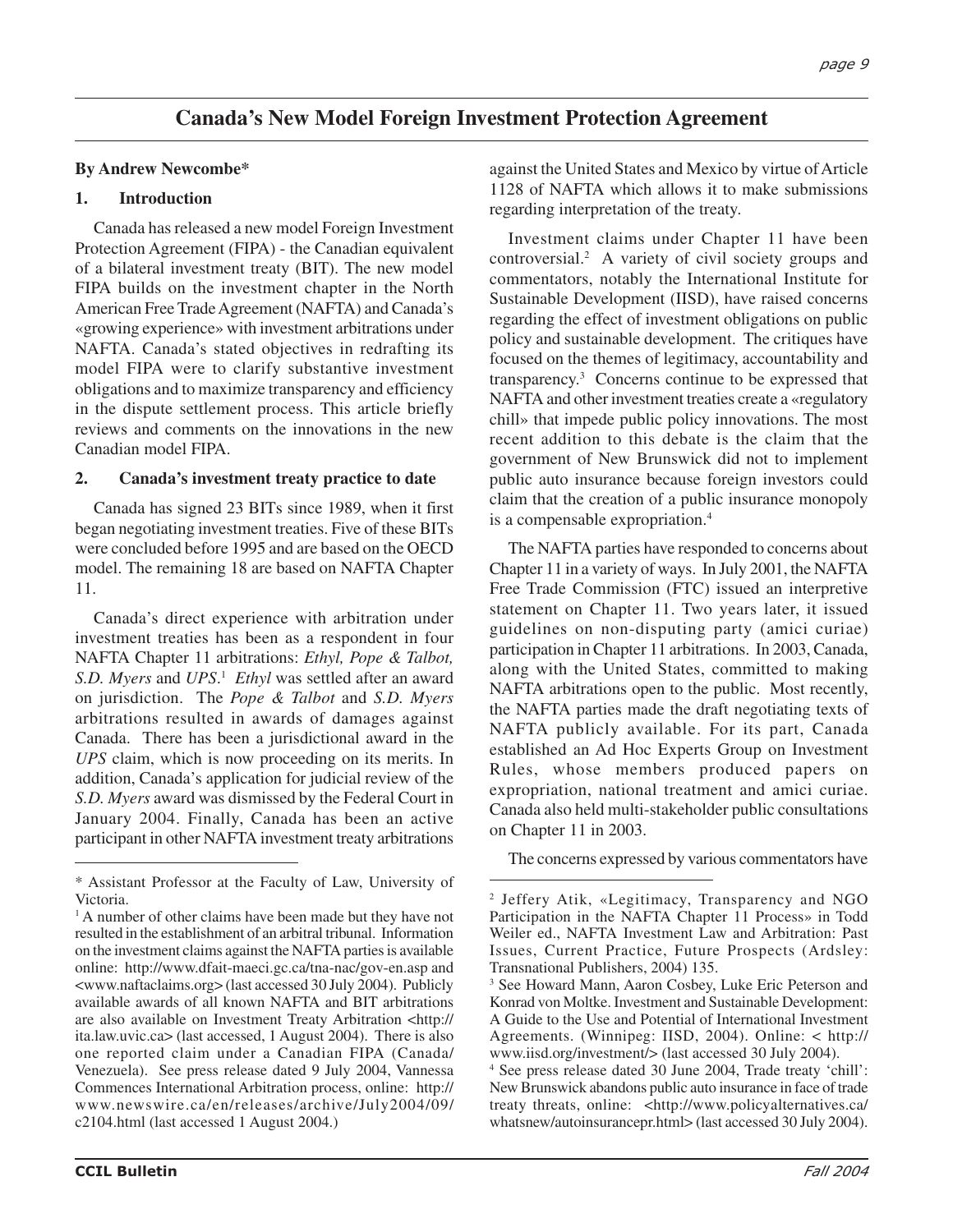focused on a number of substantive and procedural issues, in particular, the scope of expropriation, the minimum standard of treatment, public access to hearings and documents, and non-disputing party submissions. Not surprisingly, the new model treaty addresses many of these concerns. In most respects the new Canadian model closely tracks the new US model, which was also released in early 2004,<sup>5</sup> although, as discussed below, there are some important differences.

### **3. Innovations in Substantive Obligations**

The scope of the new treaty follows the standard investment treaty model: it applies to government measures relating to investors of the other party and their investments. The scope of the treaty is limited by the definitions of «investment» and «investor of a Party». The only significant change in the definition of «investment» in the new model is the exclusion of government issued debt securities. Government issued bonds, like Canada Savings Bonds, would not be covered investments under the new model.

The minimum standard of treatment (MST) provision, which provides the «floor» guarantee of internationally acceptable treatment, has been changed to reflect the FTC's 2001 interpretative statement to the effect that MST means the «customary international law minimum standard of treatment of aliens». The model thus equates «fair and equitable treatment» with the customary international minimum standard. The MST provision also provides, as did the FTC interpretation, that a breach of another international obligation does not establish a breach of MST. The new FIPA makes no attempt to clarify the content of the MST. Recent investment treaty jurisprudence on the MST, such as *Mondev* and *ADF*, 6 confirming that it is an evolutionary standard will thus remain relevant in elaborating the applicable legal standard for government measures.

There are no significant changes to the national and most-favoured nation treatment standards (NT and MFN). However, two provisions limit their application. First, Annex III provides that MFN does not extend to treatment accorded under existing treaties. The MFN guarantee is therefore prospective. This ensures that foreign investors under the new model cannot reach back and try to obtain the protection afforded by previous treaties. This provision seeks to avoid investment treaty shopping - the argument that MFN applies not only to the actual treatment of other foreign investors but also to the protection guaranteed to other foreign investors in other FIPAs.7

Second, unlike NAFTA Chapter 11 and the new US model BIT, the model includes a modified GATT Article XX-like general exceptions provision that applies to all obligations in the model treaty. The general exceptions cover measures to protect human, animal or plant life or health, to ensure compliance with law and for conservation purposes. This type of general exceptions provision, while common in trade treaties, has not been used extensively in BITs.<sup>8</sup>

The inclusion of the general exceptions raises a number of interpretative issues. Most notably, the express inclusion of general exceptions in the new model raises the issue of the significance of its omission in earlier treaties. For example, earlier treaties such as NAFTA have a general NT clause which requires non-discrimination between host country and foreign investors where the investments are «in like circumstances». There is no general health or conservation exception to this obligation. Paradoxically, by trying to protect regulatory powers by including a general exceptions provision, their absence from older treaties becomes more problematic, particularly if tribunals interpret NT provisions in older treaties using GATT NT trade jurisprudence.

The conceptual difficulty with the general exceptions clause is also apparent with respect to expropriation. Under customary international law, if land is expropriated for conservation purposes (such as to establish a national park), compensation must be paid. The general exceptions provide that the agreement does not prevent a party from adopting measures for conservation purposes, provided they are nondiscriminatory. Therefore, if both Canadian and foreign investors are expropriated without discrimination based on nationality for a valid conservation objective, a literal reading of Article 10 suggests that no international responsibility arises. One assumes, however, that Canada still intends to be bound by customary

<sup>5</sup> See press release dated 5 February 2004, Update of U.S. Bilateral Investment Treaty, online: <http://www.state.gov/e/ eb/rls/prsrl/2004/28923.htm> (last accessed, 1 August 2004). For a discussion of innovations in US investment treaty practice see David A. Gantz. «The Evolution of FTA Investment Provisions: From NAFTA to the United States - Chile Free Trade Agreement» (2004) 19:4 Am. U. Int.'l L. Rev. 679.

<sup>6</sup> *Mondev International Ltd. v United States*, (2002), 42 I.L.M. 85 (2003), 6 ICSID Reports 192; *ADF Group, Inc. v. United States of America*, (2003), 6 ICSID Reports 470.

<sup>7</sup> See *Maffezini v. The Kingdom of Spain*, (2001), 40 I.L.M. 1129.

<sup>8</sup> But note that some of Canada's newer FIPAs based on the NAFTA model include a general exceptions provision.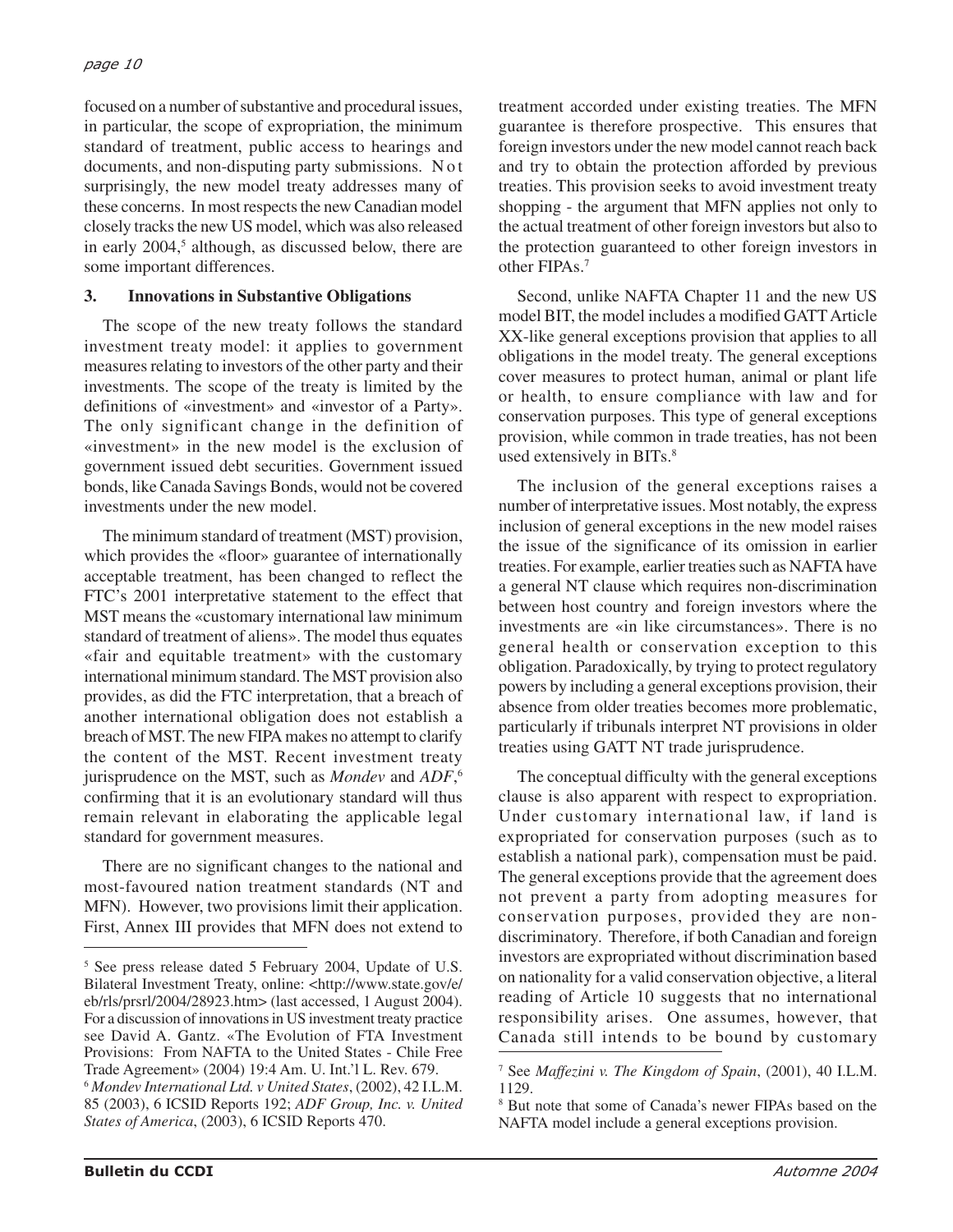international law with respect to takings of property. Another interpretation would be that while Canada is not «prevented» from taking the measure, it must pay compensation for doing so. This would seem to be a very convoluted way of clarifying what it already clear: a tribunal cannot order an offending measure to be removed - its jurisdiction extends only to damages.

With respect to the scope of expropriation, the model FIPA includes an interpretive annex providing guidance on the meaning of indirect expropriation, one of the more hotly contested issues in investment treaty arbitration. The model follows closely (almost word for word in the operative sections) the new US model. The annex states that the determination of an indirect expropriation is a case-by-case, fact-based inquiry that considers, among other factors, the economic impact of the government measure, the extent to which the measure interferes with distinct, reasonable investment-backed expectations and the character of the government measure. This is essentially a codification of the US regulatory takings test as set out in *Penn Central Transportation Co. v. City of New York*. <sup>9</sup> The Annex then states that nondiscriminatory measure taken to protect legitimate public welfare objective such as health, safety and the environment will not constitute indirect expropriation, except in rare circumstances.The elaboration of criteria for the determination of the scope of expropriation is to be commended, although, in my view, the criteria are already extant in the existing international expropriation jurisprudence.

#### **4. Procedural innovations**

The new model elaborates the investor-state arbitration mechanism to address two major criticisms of the process: public access to hearings and documents, and submissions by non-disputing parties. Article 38 provides that all documents are to be publicly available and arbitral hearings are to be open to the public, subject in both cases to limitations necessary to protect confidential information. The article also provides that a Tribunal cannot require a state to disclose information contrary to the state's laws regarding Cabinet confidences and personal privacy, a provision clearly spawned by Canada's experience in NAFTA arbitrations.10

Article 39 establishes a process for non-disputing parties to file written submissions with a tribunal, which is essentially identical to the one established in October 2003 by the FTC for NAFTA Chapter 11 arbitrations.

Like NAFTA, the model provides for the establishment of a commission to supervise the implementation of the treaty. Under the new model, the commission can make rules to supplement the applicable arbitral rules, amend these rules, and make rules relating to expenses incurred by the tribunal. As in NAFTA, the commission's interpretation of a provision of the BIT is binding on the tribunal. The model further clarifies that any award must be consistent with the commission's interpretation. This change addresses the applicability of a commission interpretation to arbitrations commenced before the interpretation is issued, again a contested issue in NAFTA arbitrations.

Other innovations include a requirement that consultations be held in the capital of the state against which a claim is made, provision for a tribunal to decide objections to jurisdiction and admissibility before proceeding to the merits, $11$  and specifying criteria for the selection of arbitrations and conduct of arbitrators, including a provision for a code of conduct for arbitrators to be agreed upon between the parties.

### **5. Comment**

Unlike in the case of the new US model  $BIT<sub>12</sub>$  there were no public consultations regarding the draft model FIPA. This is surprising and disappointing given the significant public controversy surrounding investment obligations. Public consultation would have promoted discussion on a number of issues that have not been addressed in the treaty. For example, unlike the US model, the Canadian model does not address the relationship between investment and labour.

Unlike previous FIPAs, the preamble of the new model refers to sustainable development: *«the promotion and the protection of investments ... will be*

<sup>&</sup>lt;sup>9</sup> 438 U.S. 104 (1978).

<sup>&</sup>lt;sup>10</sup> See Gustavo Carvajal Isunza and Fernando Gonzalez Rojas, «Evidentiary Issues in NAFTA Chapter 11 Arbitration: Searching for the Truth Between States and Investors» in Todd Weiler ed., *NAFTA Investment Law and Arbitration: Past Issues, Current Practice, Future Prospects* (Ardsley: Transnational Publishers, Inc., 2004).

<sup>&</sup>lt;sup>11</sup> The new US model has much stricter and more detailed provisions on preliminary objections. See Art. 28 of the draft US model BIT.

<sup>&</sup>lt;sup>12</sup> See Report of the Subcommitee on Investment Regarding the Draft Model Bilateral Investment Treaty available at http:/ /www.ciel.org/Publications/BIT\_Subcmte\_Jan3004.pdf (last accessed 2 August 2004) and letter to Wesley Scholz and James Mendenhall from NGOs regarding deficiencies in draft model BIT dated 16 January 2004 available at <http://www.ciel.org/ Publications/BIT\_Comments\_Jan1604.pdf> (last accessed 2 August 2004).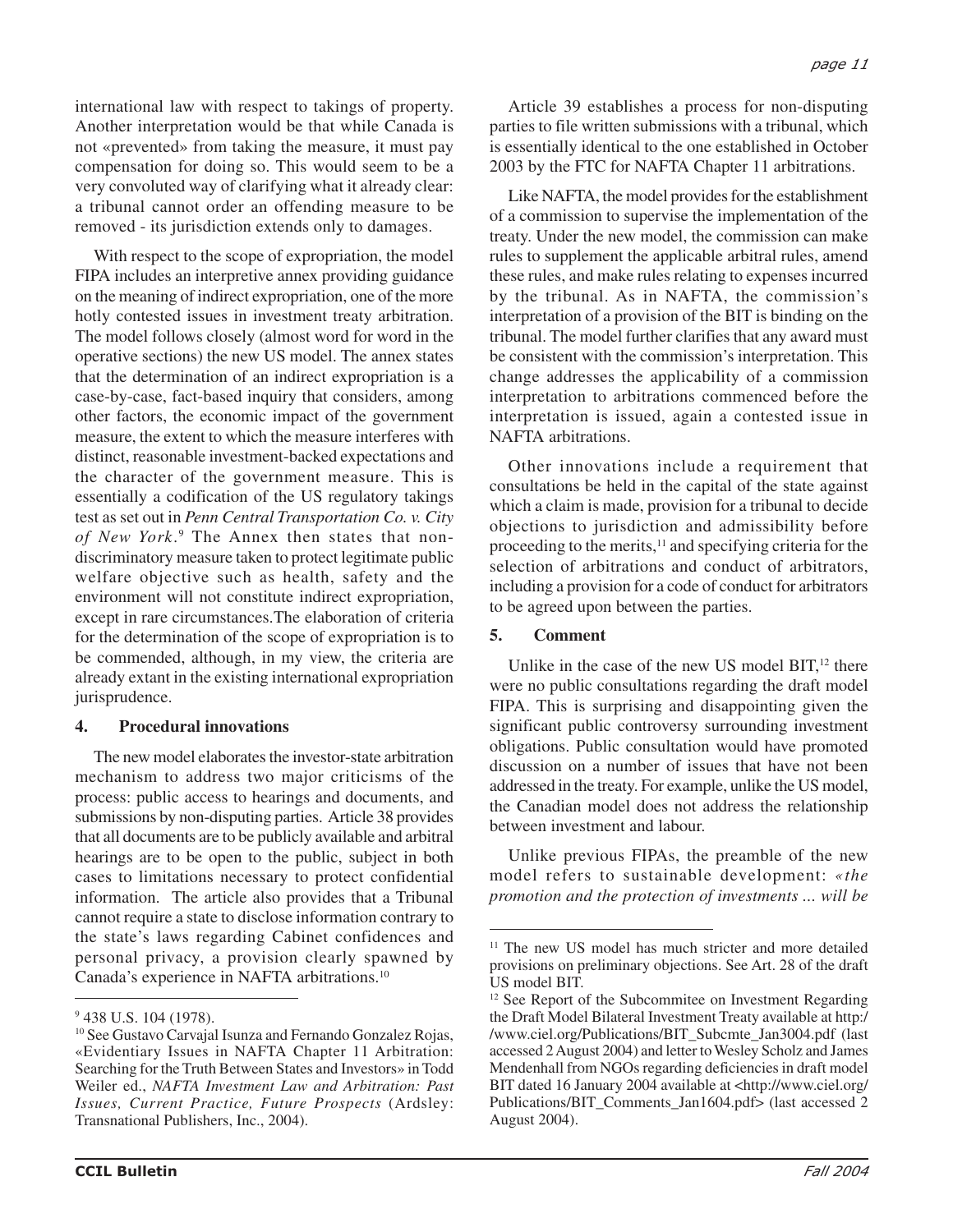*conducive ... to the promotion of sustainable development»*. Is the new model BIT a better model for sustainable development? Notwithstanding the conceptual and interpretative difficulties surrounding the potential incorporation of GATT Article XX jurisprudence into an investment framework, general exceptions for conservation and health regulation are a positive development.

On the other hand, there are other innovative ways to promote sustainable development that the model does not adopt. To date, BITs have been decidedly one-sided treaties - foreign investors are guaranteed investment protections by the host state, which the foreign investor can enforce through investor-state arbitration. There are no corresponding obligations on foreign investors or the home state of the foreign investor. There is a certain truth in Professor José Alvarez's critique of Chapter 11 as a «human rights treaty for special interest groups. $\mathbb{R}^{13}$  If foreign investors have such powerful international rights, it is not unreasonable to seek ways to make them more accountable for breaches of international law, in particular, international human rights and environmental law, through a binding international dispute mechanism. An investment treaty that promotes sustainable development would place international obligations on foreign investors and their

### **Launch of a new website**

A new website on international investment law and arbitration has been established by Professor Andrew Newcombe, University of Victoria. The website provides online access to publicly available investment treaty awards, international investment law documents and links to further international investment law resources. The website's address is http://ita.law.uvic.ca.

Comments and queries regarding the website can be adressed to Professor Newcombe at the Faculty of Law, University of Victoria, PO Box 2400, Victoria BC, V8W 3H7 (email newcombe@uvic.ca).  $\prec$ 

home states to ensure that the foreign investment in question is sustainable. Furthermore, it would back up these obligations with a binding international dispute settlement mechanism.

### **6. Conclusion**

BITS practice has evolved since 1959 when the first modern BIT was signed between Germany and Pakistan.<sup>14</sup> The original BITs were short (seven or eight) pages) and did not provide for investor-state arbitration. While many short form BITs are still being concluded, the advent of investor-state arbitration has shifted the terrain. Challenges to a wide range of government measures are raising difficult interpretive issues. The disputes are increasingly factually and procedurally complex. It is therefore understandable that the legal tools must become more detailed, nuanced and refined to address these issues. The new Canadian and US model BITs now run to 40 some pages.

The evolution of BITs should nevertheless continue. Investment treaties have shown the power of binding international dispute settlement. The problem that now exists is not that BITs go too far, it is in the unwillingness of government to extend international responsibilities to other actors, namely, transnational corporations (TNCs) and the foreign investor's home state. At the very least, a new generation of investment treaties could make TNCs accountable for violations of basic international human rights and international environmental law, through a binding and enforceable dispute settlement process. That would be an international legal development to cheer.

### **Lancement d'un nouveau site web**

Un nouveau site web sur le droit international des investissements et de l'arbitrage a été créé par le professeur Andrew Newcombe de l'Université de Victoria. Le site web donne accès aux décisions publiques rendues en vertu des divers traités, aux principaux instruments du droit international des investissements et à des liens vers d'autres sources d'informations sur le droit international des investissements. L'adresse du site web est http://ita.law.uvic.ca.

Tous commentaires ou toutes questions concernant le site web peuvent être addressés au Professor Newcombe à la Faculté de droit de l'Université de Victoria, C.P. 2400, Victoria, CB V8W 3H7 (email: newcombe@uvic.ca).₹

<sup>13</sup> José E. Alvarez, «Critical Theory and The North American Free Trade Agreement's Chapter Eleven», (1997) 28 U. Miami Inter-Am. L. Rev. 303.

<sup>&</sup>lt;sup>14</sup> The first modern bilateral investment treaty was concluded between Germany and Pakistan in 1959.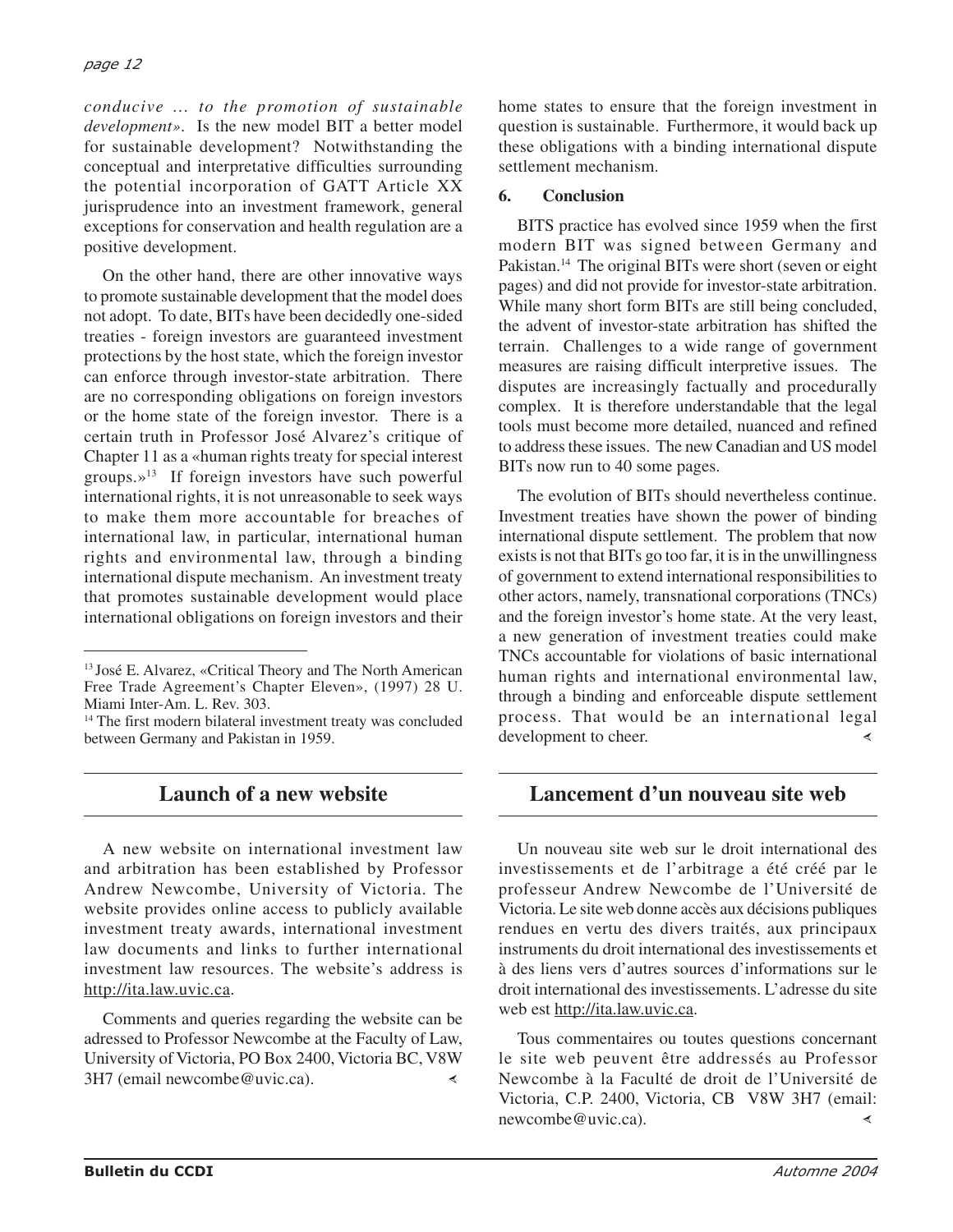## **Congrès annuel du CCDI (2004) L'imputabilité et la légitimité en droit international**

Le congrès du CCDI 2004 aura lieu cette année à Ottawa, du 14 au 16 octobre. La grande ligne de réflexion du congrès sera « L'imputabilité et la légitimité en droit international ». Élaborant à partir de ce thème, les coprésidents du congrès, le professeur Don McRae et John Hannaford, sont à mijoter un programme à la fois varié et stimulant. Le professeur Thomas Franck, de la Faculté de droit de la New York University, prononcera le discours-programme lors de la séance inaugurale du congrès; il fera une réflexion sur son ouvrage de pionnier, « The Power of Legitimacy Among Nations », un peu plus d'une décennie après sa publication. L'ambassadeur Allan Rock, c.p., c.r., partagera lors du dîner ses impressions en tant que représentant permanent du Canada auprès des Nations Unies et en tant que membre émérite du Barreau canadien. Le professeur John Jackson, du Law Centre de la Georgetown University, prononcera une allocution lors de la seconde séance plénière sur les questions liées à la souveraineté, à la subsidiarité et à la gouvernance internationale.

En plus de ces séances plénières, les organisateurs ont prévu un forum sur l'emploi à l'intention des étudiants et des étudiantes et un bon nombre de séances de spécialistes pour la discussion de sujets divers se rattachant aux thèmes des séances plénières. Parmi ceuxci, mentionnons le trafic de personnes, la protection diplomatique, la prise de décision internationale et la réglementation interne, les normes de travail internationales, la souveraineté et le tiers monde ainsi que la transparence.

Cette année, le congrès du CCDI favorisera donc une participation engagée, en offrant maintes occasions d'échanger sur une grande variété de sujets d'intérêts pour les juristes et les spécialistes du droit international du milieu universitaire, de la pratique privée, de la communauté des organisations non gouvernementales et de la fonction publique.

## **CCIL Annual Conference (2004) Accountability and Legitimacy in International Law**

The 2004 CCIL Conference will be held this year in Ottawa between October 14 and 16. The conference will focus on « Accountability and Legitimacy in International Law ». Building on this theme, conference co-chairs Professor Donald McRae and John Hannaford are organising a varied and stimulating programme. Professor Thomas M. Franck of the New York University School of Law will deliver the keynote address to the first plenary session of the conference reflecting on his seminal work "The Power of Legitimacy Among Nations" more than ten years on. Ambassador Allan Rock, P.C., Q.C., will at the luncheon share his reflections as Canada's Permanent Representative to the United Nations and as a senior member of the Canadian bar. Professor John Jackson of the Georgetown University Law Centre will address the second plenary session on issues relating sovereignty, subsidiarity and international governance.

In addition to these plenary presentations, the organisers have arranged for a student job forum and for a range of panel discussions, which will be thematically linked to the plenary presentations. These include a panel on human trafficking, diplomatic protection, international decision making and domestic regulation, international labour standards, sovereignty and the third world, and transparency.

This year's CCIL conference thus promises to be an engaging forum for discussion of a wide range of topics of interest to academics, members of the private bar, the NGO community and government counsel.

John Hannaford Conference co-chair (translation by Hélène Laporte)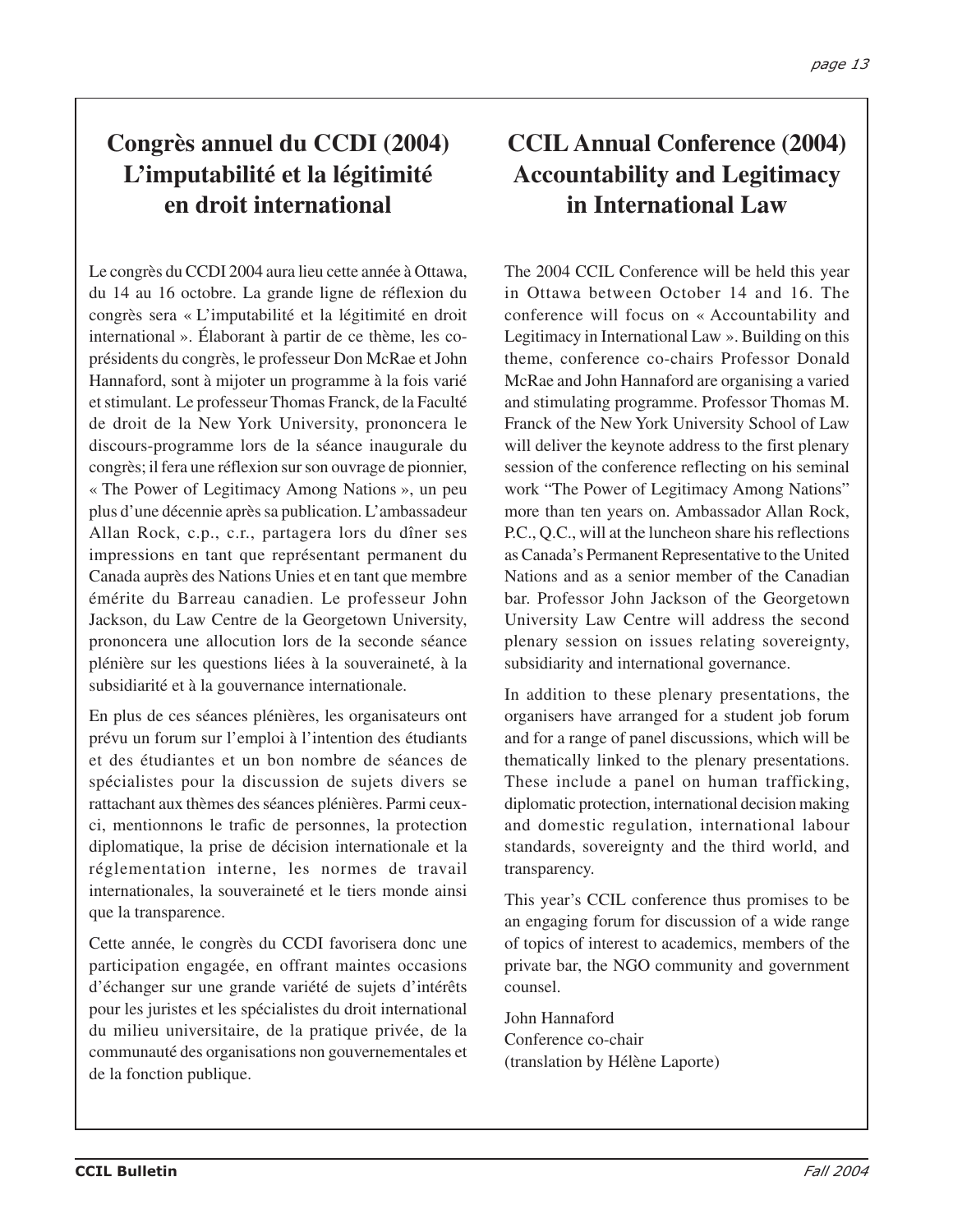### **Résultats des concours francophones en droit international**

#### **Concours René Cassin – Concours européen des droits de l'homme**

Le concours Cassin a été créé en 1985 par l'Association Juris Ludi. Son but est de promouvoir la connaissance et la pratique des droits de l'Homme, plus particulièrement de la Convention Européenne, par des étudiants de droit venus du monde entier.

La XXe édition du Concours Européen des Droits de l'Homme René-Cassin s'est déroulée au Conseil de l'Europe à Strasbourg du 13 au 16 avril 2004. L'équipe de l'UQAM, composée de Rainbow Miller, Ricardo Hrstchan et Ornella Saravalli, sous la supervision de Olivier Delas et Nino Karamaoun, a remporté le prix de meilleure équipe hors Europe. Source : <http:// www.juris.uqam.ca/nouvelles/index.htm> et <http:// www.concourscassin.org>.

#### **Concours Charles Rousseau – Concours de procès simulé en droit international**

Fondé en 1985, le Concours en droit international Charles Rousseau est un concours francophone de procès simulé en droit international ouvert aux universitaires d'établissements d'enseignement supérieur de tous pays et destiné à développer la connaissance et la maîtrise du droit international public. Il est devenu en 2004 une activité du Réseau Francophone de Droit international. (RFDI).

L'édition 2004 s'est déroulée du 3 au 7 mai 2004 à Genève. Le Canada y était représenté par l'Université McGill et l'Université de Montréal. La finale a eu lieu entre l'Université Paris-Sud-XI et l'Université Paris I-

Sorbonne. Parmi les prix décernés, l'équipe de l'Université de McGill s'est vue attribuer le prix du 2<sup>e</sup> meilleur mémoire et le prix de la 1ère meilleure équipe. Rébecca St-Pierre, de McGill, a également remporté le prix du 3e meilleur plaideur. L'édition 2005 du Concours Rousseau aura lieu à Québec. Source : <http://www.rfdi.net/rousseau/ rousseau-accueil.htm>.

### **Concours Jean-Pictet – Plaidoiries et simulation en droit international humanitaire**

Créé en 1989, le Concours Jean-Pictet est une compétition destinée aux étudiants en droit, en sciences politiques et d'académies militaires, visant à leur faire mieux connaître le droit international par le biais de jeux de rôle et de simulations.

La session francophone de l'édition 2004 s'est déroulée du 3 au 10 avril à Méjannes-le-Cap (France). Le Canada y était représenté par des équipes de l'École du Barreau du Québec à Montréal, de l'École du Barreau du Québec à Québec et de l'Université du Québec à Montréal (UQAM). La session anglophone a eu lieu la semaine suivante, toujours à Méjannes-le-Cap. Le Canada y était représenté par une équipe de l'Université d'Ottawa. Lors de chacune des sessions, les deux meilleures équipes ont été sélectionnées pour se rencontrer à Genève lors de la finale en début juillet 2004. Les vainqueurs de la session francophone ont été l'Université libre de Bruxelles et le Centre Universitaire de Droit International Humanitaire (Genève) et du côté anglophone, l'Université des Philippines et l'Université de Cambridge. Source : <http:/ /www.concourspictet.org>. ∢

### **L'Accord sur les ADPIC et la décision de la Cour suprême dans** *CCH*

#### *(suite de page 6)*

*législation nationale va jusqu'à porter atteinte à l'exploitation normale de l'œuvre … si des utilisations, …constituent une concurrence aux moyens économiques dont les détenteurs du droit tirent normalement une valeur économique de ce droit sur l'œuvre (c'est-à-dire le droit d'auteur) et les privent de ce fait de gains commerciaux significatifs ou tangibles.»8*

Or, si un mécanisme d'autorisation existe et est utilisé (au moins par des catégories d'utilisateurs de nature similaire à ceux bénéficiant d'une exemption complète<sup>9</sup>) mais que cette exception fait échec au marché pour les licences, on est autorisé à penser que cette exception porte atteinte à l'exploitation normale de l'œuvre et donc pourrait violer le second volet du test. Le Canada n'est donc pas à l'abri d'une plainte déposée à l'OMC pour non respect de l'article 1310 . ∢

<sup>8</sup> *Ibid*.

<sup>9</sup> Il en irait autrement si les ayants droit offrait une licence théorique mais non acceptée par un segment quelconque du marché des utilisateurs uniquement dans le but d'éviter qu'une utilisation soit éventuellement considérée comme équitable. <sup>10</sup> Il y aurait beaucoup plus à dire sur ce sujet. Il faudrait aussi analyser la première et la troisième branche du test. Dans les deux cas, il est loin d'être évident que l'article 29, tel qu'interprété dans *CCH*, soit compatible avec l'article 13 de *l'Accord sur les ADPIC*.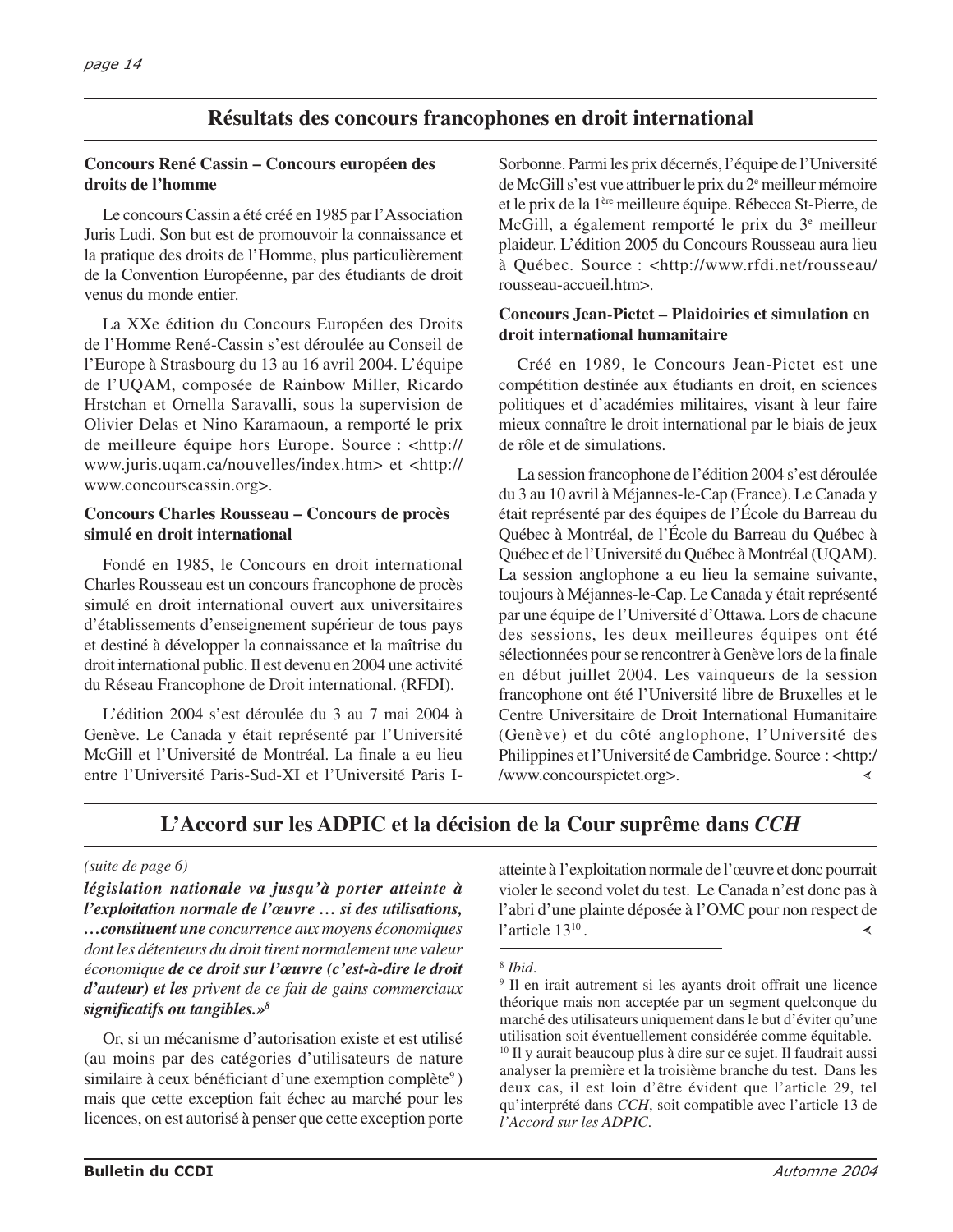### **How the International System is Addressing Indigenous Traditional Knowledge: A Brief Overview**

### **By Stefan Matiation1**

Over the course of twenty five years or so, indigenous people have become prominent "non-State" actors in the international theatre. Although indigenous people still experience discrimination and continue to be overrepresented in data measuring ill health and lower quality of life, today representatives of indigenous groups are more frequently able to express their views in various international fora alongside representatives of States, international organizations more comprehensively integrate consideration of indigenous issues in their work and activities, and States more often experience recriminations internationally for any ill treatment of indigenous groups living within their borders.

A specific matter worth watching for anyone interested in international indigenous issues and in the development of domestic law and policy addressing aboriginal people in Canada, or even for those interested in the process of international norm creation more generally in an age when multiple players can have a real impact, is the manner in which the international community is addressing the knowledge, innovations and practices of indigenous peoples.

### **What is Traditional Knowledge?**

Through an intimate relationship with their natural surroundings and long intergenerational practice, indigenous communities in all parts of the world have developed knowledge, innovations and practices that have traditional and contemporary applications. The term "traditional knowledge" or "TK" is used in this overview as a helpful short hand for a broad conception of knowledge, innovations and practices with roots in the past, but an evolving nature. The term "traditional knowledge" has not been the subject of a widely accepted definition internationally or domestically. Instead, it has been applied in different ways to suit the many different contexts and diffuse policy frameworks within which it is discussed. The Secretariat of the World Intellectual Property Organization (WIPO), for example, uses the term to refer to "tradition-based literary works, artistic

or scientific works; performances; inventions; scientific discoveries; designs; marks, names and symbols; undisclosed information; and all other tradition-based innovations and creations resulting from intellectual activity in the industrial, scientific, literary or artistic fields."2 The Secretariat has described "tradition-based" as referring to:

*… knowledge systems, creations, innovations and cultural expressions which: have generally been transmitted from generation to generation; are generally regarded as pertaining to a particular people or its territory; and are constantly evolving in response to a changing environment.*<sup>3</sup>

For indigenous peoples, however, TK issues are about more than knowledge – they are about culture, customary laws and practices, social organization, relationships with lands and natural resources, and collective selfdetermination. Drawing on this broad conception, indigenous peoples are concerned that their TK is being used without their consent and without any sharing of the benefits of its utilization with the communities that hold it. Although not necessarily excluded from protection through intellectual property laws, traditional knowledge does not fit well with a system that rewards the creation of novelty with time limited rights. TK is regarded as a community asset that is held for time immemorial even as it evolves to address changing circumstances. A broader approach to TK protection than that afforded by intellectual property law, in keeping with the broad conception of its place within indigenous communities, is sought by indigenous groups.4

<sup>&</sup>lt;sup>1</sup> Stefan Matiation is a lawyer with the Department of Justice Canada. The views expressed in the article are those of the author alone. They do not necessarily reflect those of the Department of Justice or of the Government of Canada, and may not be attributed to them.

<sup>2</sup> WIPO/GRTKF/IC/3/9, at 11, available on the website of the World Intellectual Property Organization at www.wipo.org.

<sup>3</sup> Ibid.

<sup>4</sup> Other approaches that have been proposed, and in some cases tried, include the recognition of customary laws and practices respecting the disclosure of traditional knowledge, the application of tests in domestic legal systems for the existence of aboriginal rights, contractual arrangements with researchers, companies or governments, amendments to intellectual property laws and access to information legislation, the negotiation of self-government arrangements that address traditional knowledge, the incorporation of disclosure of origin requirements in intellectual property regimes, consultation requirements, and others. Different problems arise in relation to traditional knowledge that has already been used or is already known outside of the community from which it originated, and that which is not.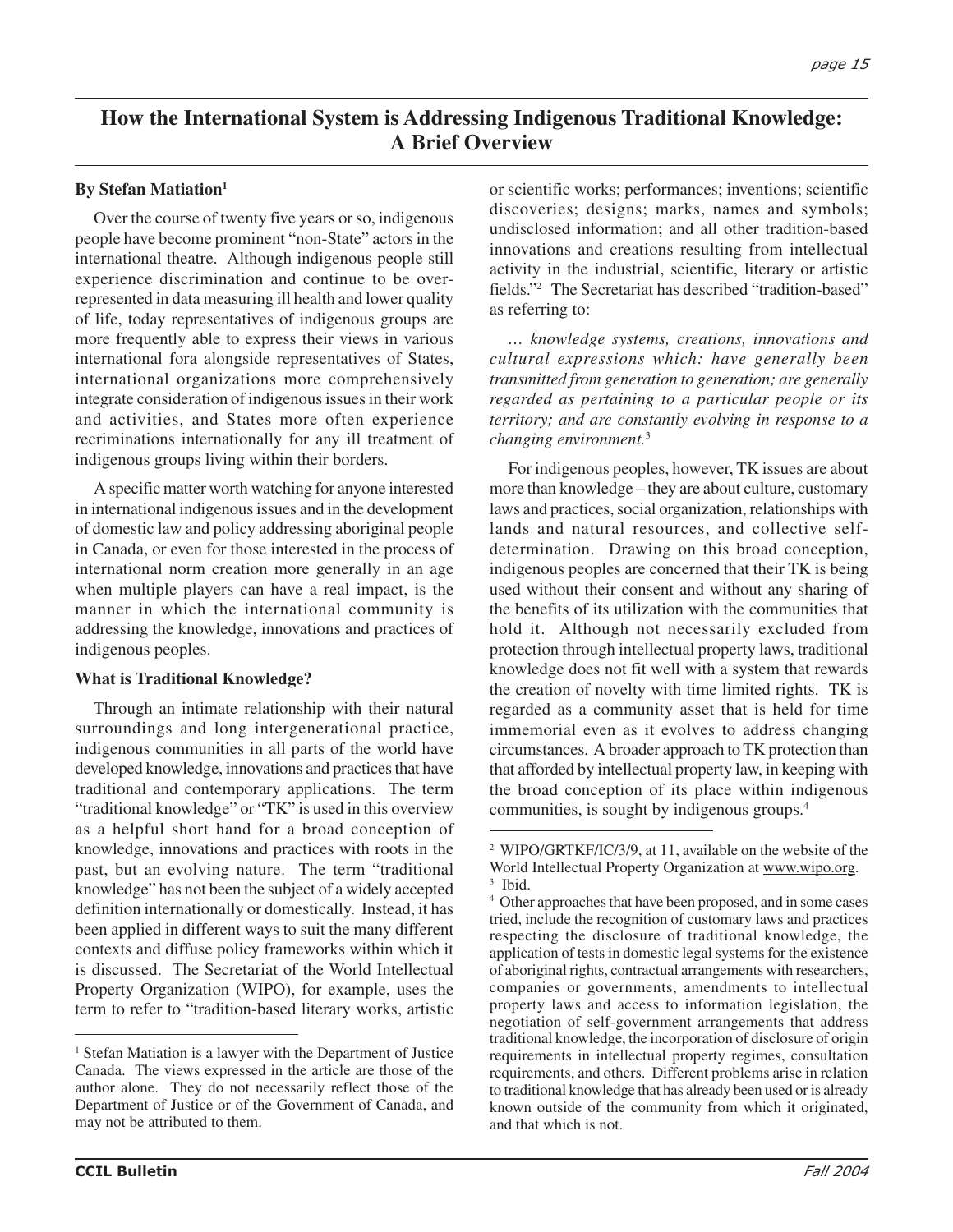### **The International Context**

The WIPO Secretariat notes that "TK arises as an issue in relation to food and agriculture, biological diversity and the environment, biotechnology innovation and regulation, human rights, cultural policies and trade and economic development."5 A number of international organizations address TK, albeit often described according to the particular lexicon in use in each field.<sup>6</sup> The most significant international processes addressing the topic of traditional knowledge, however, are playing out primarily in two venues: the *Convention on Biological Diversity* (the CBD) and WIPO. A big part of the debate in this regard is focused on access to nonhuman genetic resources in biodiversity-rich countries, together with associated traditional knowledge, and the sharing of benefits from the use of these resources. Besides indigenous peoples, "access and benefit sharing" issues are of interest to biotechnology companies and researchers, industry and research host countries, and mega-biodiverse countries in which biological raw materials are found.

Indigenous groups are increasingly having some success in giving voice to their concerns in the "access and benefit sharing" debate. As is discussed in more detail below, both the Parties to the CBD and the members of WIPO have created space for indigenous participation in a process that links environmental conservation, intellectual property protection and trade rules, international economic development, and indigenous peoples' concerns.

#### **TK at the CBD and WIPO:**

Traditional knowledge was given early prominence internationally in connection with the topic of sustainable development. At the 1992 United Nations Conference on the Environment and Development in Rio de Janeiro, a number of instruments were elaborated that include consideration of TK issues.7 The most important of these is the *Convention on Biological Diversity*, which was signed by most of the 178 governments that attended the

Rio Conference. Today the CBD is one of the most widely ratified international treaties in force.<sup>8</sup> It includes three main objectives: (1) the conservation of biological diversity; (2) the sustainable use of its components; and (3) the fair and equitable sharing of the benefits arising out of the utilization of non-human genetic resources.<sup>9</sup>

The CBD includes recognition of the unique contribution indigenous people and their traditional knowledge make to sustainable development. First, in the preamble to the Convention the Parties recognize "the close and traditional dependence of many indigenous and local communities embodying traditional lifestyles on biological resources, and the desirability of sharing equitably benefits arising from the use of traditional knowledge, innovations and practices relevant to the conservation of biological diversity and the sustainable use of its components." Article 10(c) states that each Contracting Party shall, "as far as possible and as appropriate", "[p]rotect and encourage customary use of biological resources in accordance with traditional cultural practices…"10 Most importantly, the CBD squarely addresses traditional knowledge in Article 8j, which provides:

Each Contracting Party shall, as far as possible and as appropriate

<sup>5</sup> WIPO document, *supra* note 14, at 6.

<sup>6</sup> For example, the UNESCO General Conference adopted the *Universal Declaration on Cultural Diversity* in November 2001, which links the protection of traditional knowledge with human rights; the World Health Organization is undertaking work on traditional medicines; and the *International Treaty on Plant Genetic Resources*, which was negotiated under the auspices of the Food and Agriculture Organization, addresses issues of interest to traditional farmers, including indigenous traditional farmers.

<sup>7</sup> Besides the CBD, the *Rio Declaration on the Environment and Development* and *Agenda 21*, a comprehensive plan of action for the world with respect to sustainable development address TK. Principle 22 of the Rio Declaration proclaims that: "Indigenous people and their communities and other local communities have a vital role in environmental management and development because of their knowledge and traditional practices. States recognize and duly support their identity, culture and interests and enable their effective participation in the achievement of sustainable development." Chapter 26 of Agenda 21 is entitled "Recognizing and Strengthening the Role of Indigenous People and their Communities". It includes the following objective, which governments "should aim at fulfilling", "in full partnership with indigenous people and their communities", "where appropriate": "26.3(a) Establishment of a process to empower indigenous people and their communities through measures that include: (iii). Recognition of their values, traditional knowledge and resource management practices with a view to promoting environmentally sound and sustainable development." The full texts of the Rio Declaration and of Agenda 21 are available at www.un.org/esa/sustdev/documents.

<sup>8</sup> There are 188 Parties to the CBD. Canada ratified the Convention on April 12, 1992. A noteworthy non-Party is the United States, which has signed the Convention, but not ratified it, and participates as an observer in COP and working group meetings.

<sup>9</sup> CBD, Article 1, available at www.biodiv.org.

 $10$  Ibid., Article  $10(c)$ .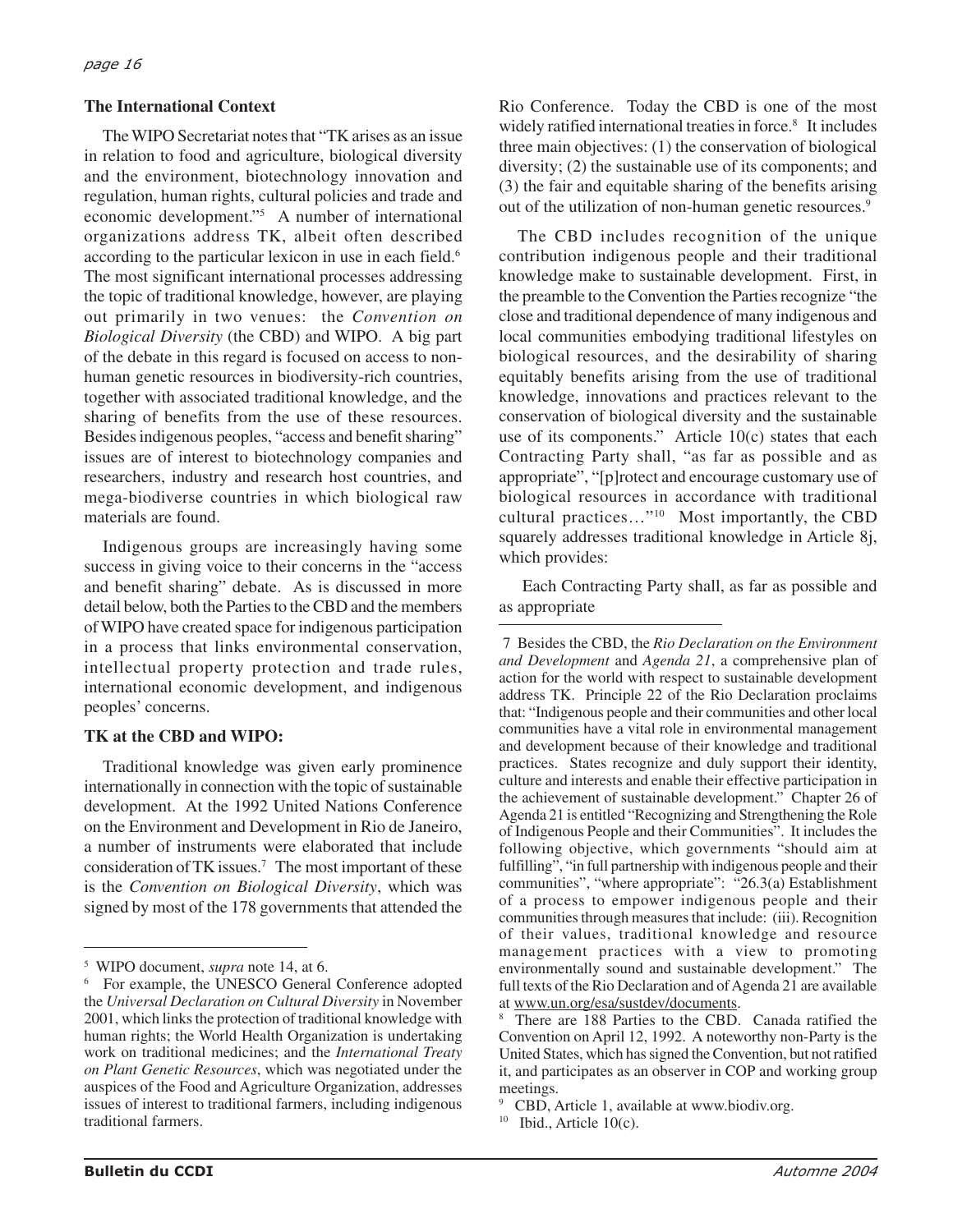*(j) Subject to its national legislation, respect, preserve and maintain knowledge, innovations and practices of indigenous and local communities embodying traditional lifestyles relevant for the conservation and sustainable use of biological diversity and promote their wider application with the approval and involvement of the holders of such knowledge, innovations and practices and encourage the equitable sharing of the benefits arising from the utilization of such knowledge, innovations and practices.11*

Although it is qualified by the words "as far as possible and as appropriate" and by reference to national legislation, Article 8j establishes important State obligations respecting the utilization of traditional knowledge: (1) TK should be respected, preserved and maintained; (2) the approval and involvement of traditional knowledge holders should be sought in the promotion of the wider application of TK; and (3) the equitable sharing of the benefits arising from the utilization of TK should be encouraged.

Article 8j is reinforced by the steps taken by the Parties to the CBD in furtherance of the implementation of its provisions. First, the Conference of the Parties (COP) of the CBD meet every two years when they negotiate, consider and adopt pages of decisions aimed at the progressive implementation of the commitments they accepted when they ratified the Convention.12 References to traditional knowledge, and to the need to "respect the rights of indigenous and local communities", to the notion of prior informed consent with respect to access to traditional knowledge, and other themes of interest to indigenous groups, have increased over time in COP decisions.13

Second, in 1998, the COP established the Working Group on Article 8j and Related Provisions (WG8J), with a mandate to provide advice to the COP on the development of legal and other forms of protection for TK and on the implementation of Article 8j, to develop a program of work

on the topic, to recommend priorities and to provide advice on measures to strengthen cooperation at the international level among indigenous and local communities on TK issues.14 In addition to providing a venue for discussion about traditional knowledge and its relationship to the conservation of biological diversity, WG8J has permitted extensive indigenous participation alongside States in negotiations and debate respecting Article 8j, although States retain ultimate decision making authority.

Participation in WG8J has allowed indigenous groups to articulate their views about TK and get their concerns on the agenda. Indigenous groups also anticipate a heightened level of participation in another venue established by the COP, the Working Group on Access and Benefit Sharing (WGABS).<sup>15</sup> Based on WGABS recommendations, a decision initiating the negotiation and elaboration of an international access and benefit sharing regime with respect to genetic resources was adopted by the COP at its seventh session in February 2004. A paragraph of the relevant COP decision calls for increased indigenous participation in that process.16

Besides establishing a framework of obligations related to TK, at least for the States that have ratified it, the CBD, and the process that States are engaged in through the biannual COP meetings, and regular working group sessions on various matters, has helped in the identification of key issues respecting TK.

Meanwhile, traditional knowledge is also on the agenda at WIPO. In 2000, the members of the organization established the Intergovernmental Committee on Genetic Resources, Traditional Knowledge and Folklore (the IGC) as an international forum for debate and discussion about the interplay between intellectual property and genetic resources, traditional knowledge and folklore.<sup>17</sup> Although they are

<sup>&</sup>lt;sup>11</sup> Ibid, Article 8j. Other articles of particular interest in relation to traditional knowledge include Article 15, which addresses genetic resources, Article 16 on transfer of technology and Article 22 on the relationship between the CBD and other international conventions.

<sup>&</sup>lt;sup>12</sup> The Conference of the Parties (COP) was established pursuant to Article 23 of the CBD. Its mandate is to "keep under review the implementation of" the Convention. It considers amendments to the Convention, establishes and amends protocols, establishes subsidiary bodies to address specific issues, among other things. It therefore generally carries out a legislative or normative function.

<sup>&</sup>lt;sup>13</sup> See generally, the COP decisions on Article 8j and on genetic resources. Decisions on protected areas, tourism, and mountain biological diversity are also of interest. COP decisions are available at the CBD website: www.biodiv.org.

<sup>&</sup>lt;sup>14</sup> CBD, COP Decision IV/9, available at www.biodiv.org.

<sup>&</sup>lt;sup>15</sup> The Working Group on Access and Benefit Sharing was established by the COP at its fifth meeting, held in 1998, to develop guidelines and other approaches to address access to genetic resources and benefit-sharing, the topics covered by Article 15 of the CBD. See CBD, COP Decision V/26, available at www.biodiv.org. Based on a recommendation from the WGABS, the COP adopted the *Bonn Guidelines on Access to Genetic Resources and Fair and Equitable Sharing of the Benefits Arising out of their Utilization* at its sixth meeting in 2000. See COP Decision VI/24, available at www.biodiv.org. <sup>16</sup> The final decisions from the seventh meeting of the COP, held in February 2004, can be found at www.biodiv.org.

<sup>&</sup>lt;sup>17</sup> For information about the IGC, visit the WIPO website at www.wipo.org. The initial mandate is contained in WIPO document: WO/GA/26/6, para. 14.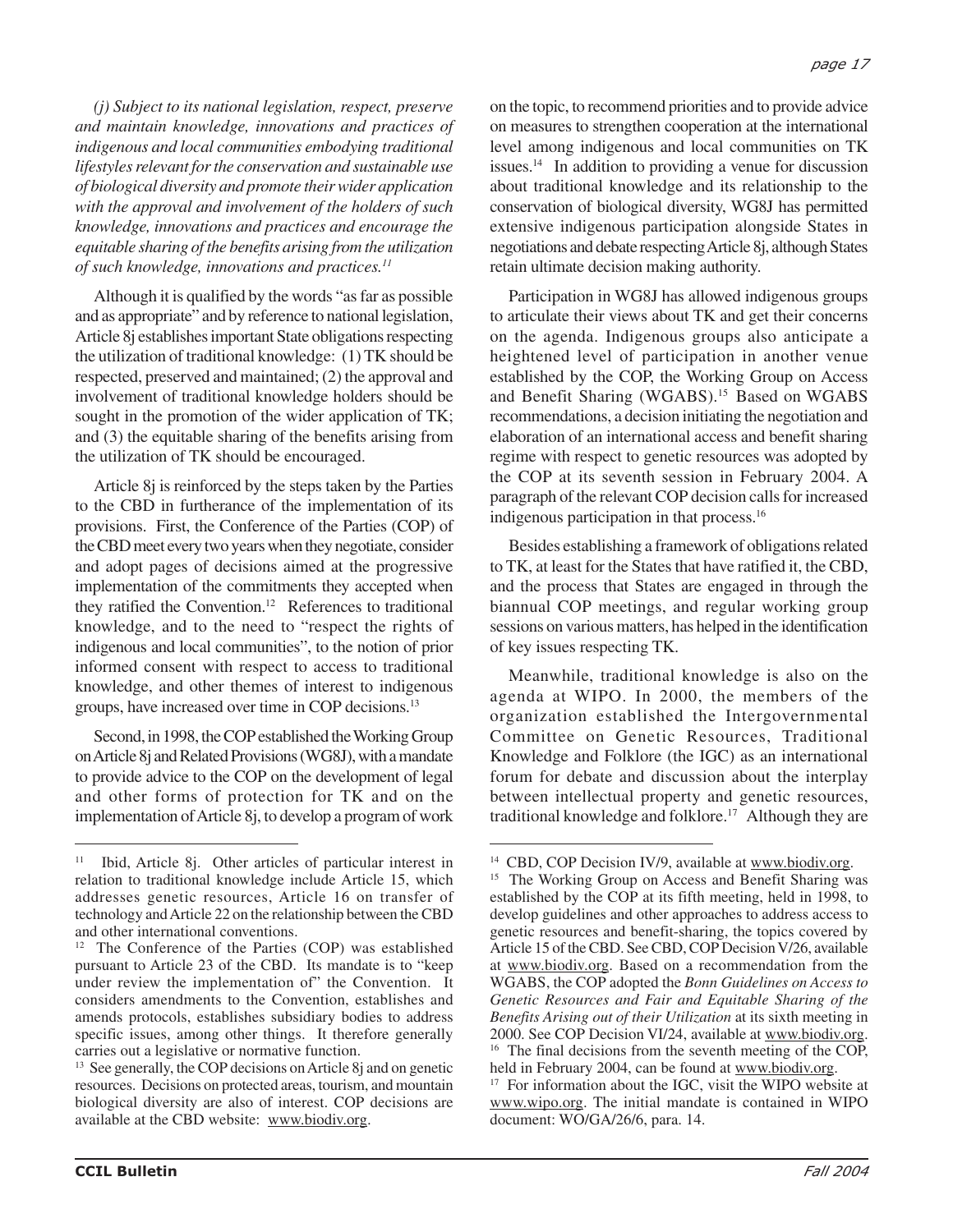independent of each other, on the basis of direction received from the members of WIPO and the Parties to the CBD, who are not all the same, the IGC and the CBD COP (and WG8J) are engaged in something of a strained dialogue between themselves about traditional knowledge issues. The CBD process is generally regarded as leading on questions about the relationship between TK and the conservation of biological diversity, while WIPO, via the IGC in large part, leads on questions about the relationship between TK and intellectual property law.

In fact the situation is more complex. The IGC finds itself in the middle of a divide between major power blocs in global intellectual property issues. Some countries are not convinced that the intellectual property system requires significant alteration to accommodate intellectual property rights in TK. Others, mostly from the developing world, believe the *status quo* is not effective and seek modifications to the World Trade Organization's *Agreement on Trade-Related Aspects of Intellectual Property Rights*. 18

The IGC amounts to a compromise of sorts – it was established to examine genetic resource, TK and folklore issues, but not to create a venue for the negotiation of an intellectual property or *sui generis* regime to address them. On the basis of direction from the IGC, the WIPO Secretariat has produced useful documents on the subject of TK and intellectual property. However, some countries may feel that its research reports, albeit well crafted and thoughtful, do not amount to much, and are anxious for accelerated movement towards the development of an international regime addressing traditional knowledge.19

#### **Rights-Elaboration at the CBD and WIPO?**

Despite the considerable success that indigenous people have had in making their voices heard at the international level in recent times, a widely accepted elaboration of their rights at international law has not yet occurred. Instead, references to indigenous rights come up piecemeal in various instruments, before various

treaty bodies and through various processes. The lack of a widely accepted elaboration – a declaration endorsed by the members of the United Nations, for example – does not mean that international norms respecting international indigenous rights are not evolving. Indeed, some commentators argue that such norms have already emerged and are part of customary international law. This view is not shared by everyone. Differences of opinion exist not only regarding which possible norms have attained such status, but even whether any norms in relation to international indigenous rights have become part of customary international law. However, it cannot be denied, in the words of Bob Dylan, that "something is happening", even if we "don't know what it is"<sup>20</sup>, or at least don't all agree on what it is, in relation to the process of international norm creation respecting indigenous rights.

Along these lines, something seems to be happening at the venues established under the CBD and by WIPO to discuss the implementation of Article 8j and to consider the relationship between TK and intellectual property. Although neither the CBD COP nor the WIPO IGC is a human rights elaborating venue, discussion about indigenous rights is increasingly prevalent in both. Part of the reason for this is that traditional knowledge is regarded as linked to other issues – land, culture, selfdetermination, for example. However, references to rights in CBD and WIPO documents are made largely without analysis or definition. Some States may think that these references simply recall international human rights instruments that describe rights to which every individual is entitled. Indigenous participants in these processes likely think the references do more than that – recalling collective rights that differentiate indigenous peoples and their rights claims from others, and "challenge the imagination" of international law.<sup>21</sup>

The CBD, focused as it is on aspects of environmental conservation, and WIPO, tilted perhaps by its understandable preoccupation with intellectual property protection, are not well suited to lead internationally on the elaboration of the rights to land, cultural integrity and self-determination, and others that are claimed by indigenous peoples. The likely result – vague references, easily ignored or apt to contribute to misunderstanding

<sup>&</sup>lt;sup>18</sup> For a recent overview of debates about the relationship between the CBD, WIPO and TRIPS, see Volume 4, Number 5 of *Bridges Trade BioRes*, available at: www.ictsd.org/biores/ 04-03-19/story2.htm,.

<sup>19</sup> A new "accelerated" mandate for the WIPO IGC was adopted by the WIPO General Assembly in September 2003. The African Group submitted a proposal to the sixth IGC session, held in March 2004, respecting an accelerated process. See www.wipo.int/documents/en/meetings/2004/igc/pdf/ grtkf ic  $6$  12.pdf.

<sup>20</sup> B. Dylan, *Ballad of a Thin Man*, Copyright 1965.

<sup>21</sup> Patrick Macklem speaks of the challenge posed by indigenous rights to the imagination of international law. *Indigenous Rights and Multinational Corporations at International Law*, 24 Hastings Int.'L. & Comp. L. Rev. at 475 (2001).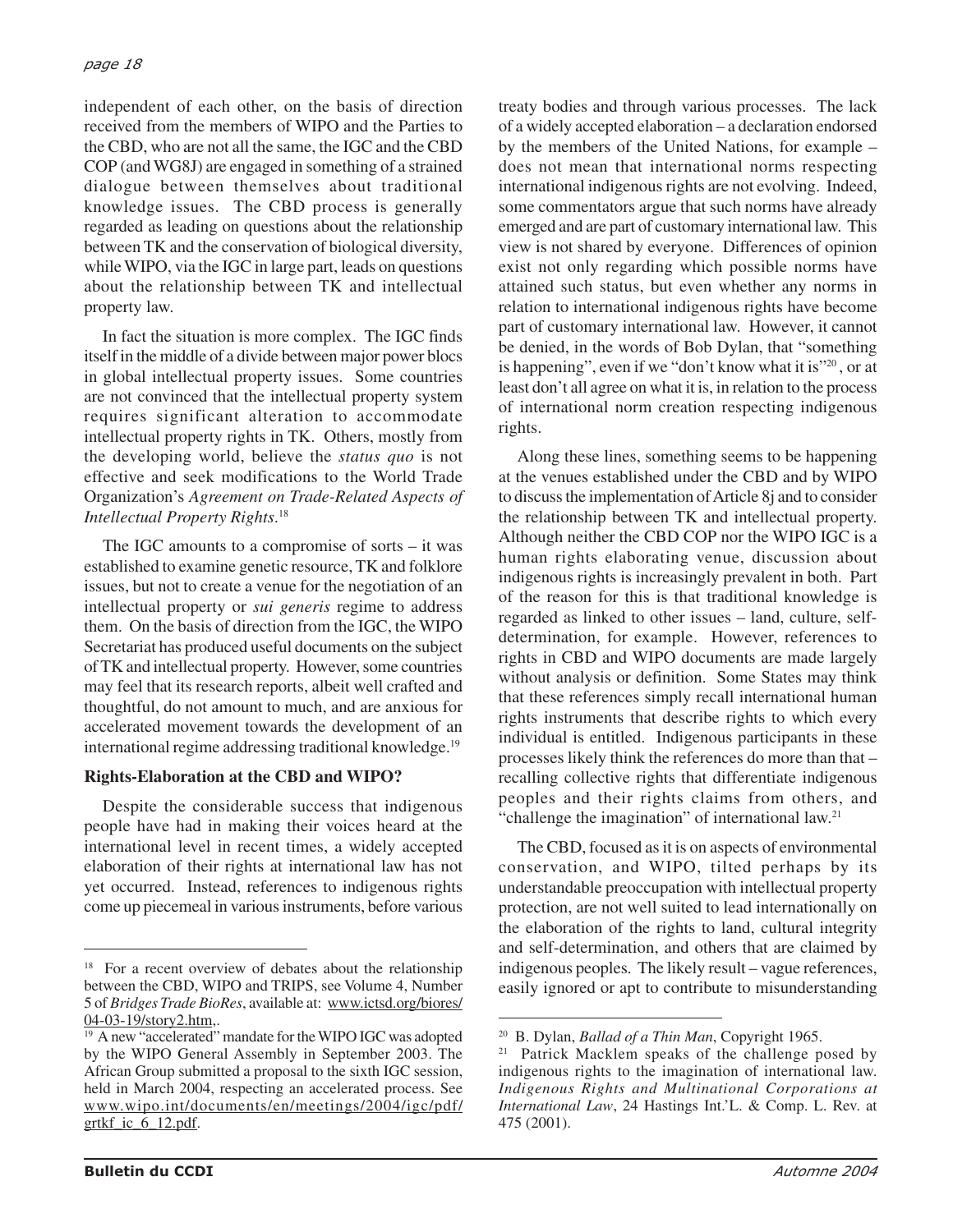– could be unsatisfactory for States and for indigenous people alike. More useful, it seems, would be for State and indigenous representatives to attend to consensus building at the UN working group on a draft declaration on the rights of indigenous peoples $22$ , and its regional

### **Language, Constitutionalism and Minorities Conference Faculty of Law, University of Ottawa November 12-13, 2004**

An important conference is being organized at the Faculty of Law of the University of Ottawa on the occasion of the book launch of the second edition of Les droits linguistiques au Canada and Language Rights in Canada, edited by the Honourable Michel Bastarache, justice of the Supreme Court of Canada.

An interesting collection of speakers, from the legal profession and related disciplines from Canada and abroad, academics as well as private and public sector professionals, will examine key issues and lead participants in an in-depth discussion of the relationships between language rights, constitutionalism and minorities.

Among many other interesting panels, Errol Mendes will chair a panel on Minorities and Constitutionalism with professors Robert Dunbar of the University of Aberdeen, Joseph Magnet of Ottawa University and John Packer of the Fletcher School at Tufts University which will include a discussion of the definition of minorities in public international law.

Detailed information about the organizing committee, conference objectives, detailed program and registration can be found at the following website address: http://www.linguisticrights.uottawa.ca.  $\prec$ 

cousin process at the Organization of American States. Even if the declarations that might result will not be legally binding, they would be comprehensive and would mark the conclusion of a sustained effort by representatives of States and indigenous groups over the years that the working group has been meeting. As the UN Decade on the World's Indigenous Peoples draws quickly to a close this year, failure to make progress at the working group would be a real shame, and might by default leave the international venues addressing TK issues to attempt to take on the job of not only assisting with the implementation of Article 8j and with the development of a better understanding about the relationship between TK and intellectual property regimes, but of also describing rights they have so far referred to in vague and qualified ways, something they are not best suited to do.

### **Colloque Langues, constitutionnalisme et minorités Faculté de droit, Université d'Ottawa 12 et 13 novembre 2004**

Un colloque de grande envergure vous est offert à la Faculté de droit de l'Université d'Ottawa à l'occasion du lancement de la deuxième edition des ouvrages Les droits linguistiques au Canada et Language Rights in Canada, realises sous la direction de l'honorable Michel Bastarache, juge à la Cour supreme du Canada.

Une riche brochette de conférenciers et de conférencières, spécialistes du droit et de disciplines connexes, du Canada et d'ailleurs, des milieux universitaires, public et privé, vous entretiendront de sujets importants pour l'approfondissement des rapports entre droits linguistiques, le constitutionnalisme et les minorities.

Parmi plusieurs séances d'intérêt pour les internationalistes, Errol Mendes présidera une séance sur "Minorités et constitutionnalisme" avec les invités Robert Dunbar de la Faculté de droit de l'Université d'Aberdeen, Joseph Magnet, de la Faculté de droit de l'Université d'Ottawa et John Packer de la Fletcher School at l'Université Tufts. La séance abordera la question de la definition des minorities en droit international public.

Des renseignements supplémentaires sur les buts recherchés du colloque, le programme et l'inscription sont disponibles à l'adresse suivante: http://www. droitslinguistiques.uottawa.ca.  $\prec$ 

<sup>22</sup> The UN open ended inter-sessional Working Group of States on the draft declaration on the rights of indigenous peoples was established by ECOSOC resolution 1995/32 for the purpose of elaborating a draft declaration, considering the draft Declaration on the Rights of Indigenous Peoples annexed to resolution 1994/45 of 26 August 1994 of the Subcommission on Prevention of Discrimination and Protection of Minorities. Somewhat like WG8J, indigenous representatives participate in the working group sessions, but decision making is formally the domain of State delegations. The working group's mandate expires at the end of this year.